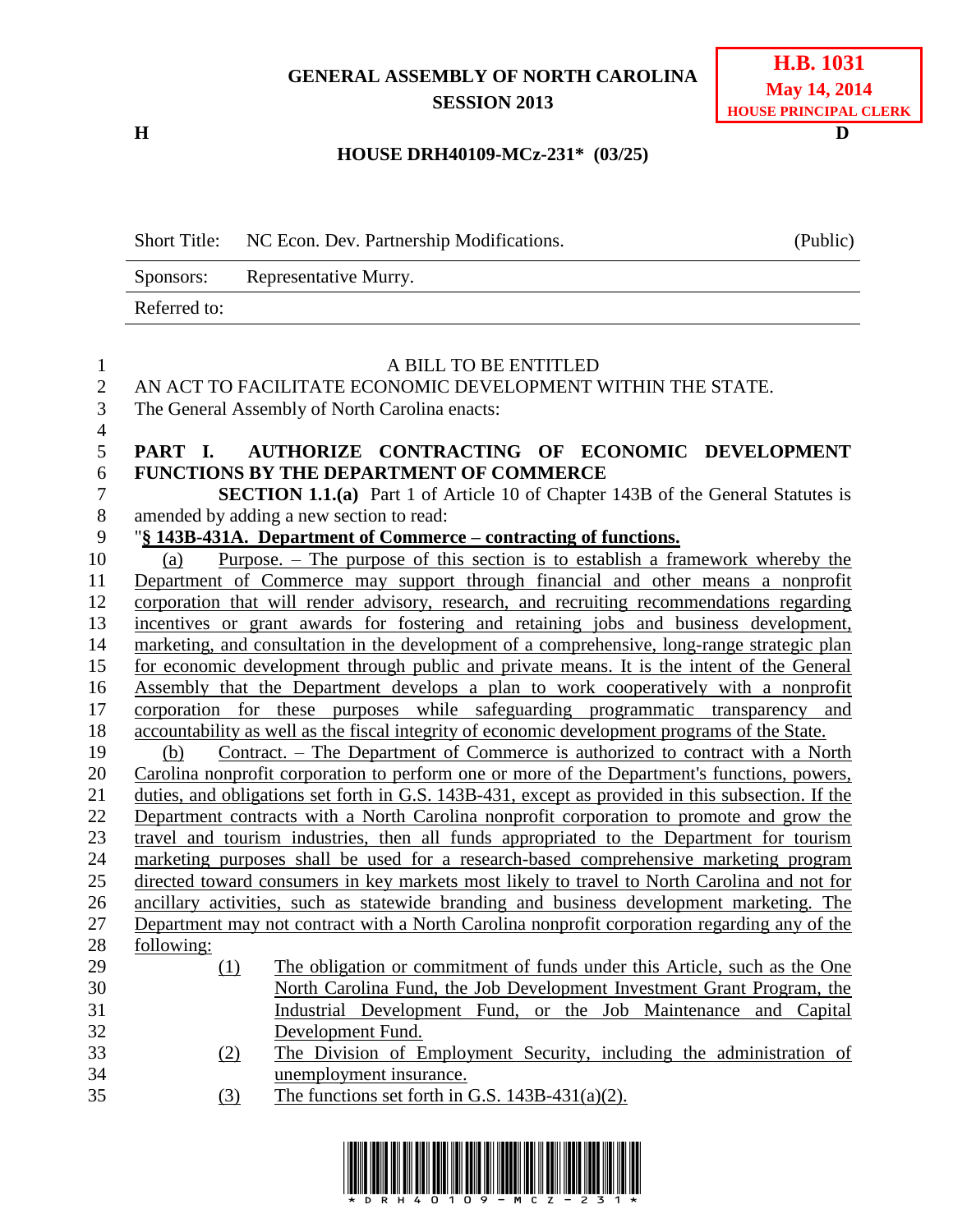|                |                  | <b>General Assembly of North Carolina</b>                                                              | <b>Session 2013</b>                                 |
|----------------|------------------|--------------------------------------------------------------------------------------------------------|-----------------------------------------------------|
| $\mathbf{1}$   | (4)              | The administration of funds or grants received from the federal government                             |                                                     |
| $\mathbf{2}$   |                  | or its agencies.                                                                                       |                                                     |
| 3              | (c)              | Oversight. – There is established the Economic Development Accountability $\&$                         |                                                     |
| $\overline{4}$ |                  | Standards Committee, which is a Board as that term is defined in G.S. 138A-3 of the State              |                                                     |
| $\mathfrak s$  |                  | Government Ethics Act. The Committee shall consist of seven members as follows: the                    |                                                     |
| 6              |                  | Secretary of Commerce as Chair of the Committee, the Secretary of Transportation, the                  |                                                     |
| $\tau$         |                  | Secretary of Environment and Natural Resources, the Secretary of Revenue, one member                   |                                                     |
| $\,8\,$        |                  | appointed by the Speaker of the House of Representatives, one member appointed by the                  |                                                     |
| 9              |                  | President Pro Tempore of the Senate, and one member jointly appointed by the Speaker of the            |                                                     |
| 10             |                  | House of Representatives and the President Pro Tempore of the Senate.                                  |                                                     |
| 11             |                  | The members of the Committee who are appointed by the Speaker of the House of                          |                                                     |
| 12             |                  | Representatives or by the President Pro Tempore of the Senate may not be members of the                |                                                     |
| 13             |                  | General Assembly. The Committee shall meet at least quarterly upon the call of the chair. The          |                                                     |
| 14             |                  | duties of the Committee shall include all of the following:                                            |                                                     |
| 15             | (1)              | Monitoring and oversight of the performance of a contract entered into                                 |                                                     |
| 16             |                  | pursuant to this section by the Department with a North Carolina nonprofit                             |                                                     |
| 17             |                  | corporation.                                                                                           |                                                     |
| 18             | (2)              | Receiving, reviewing, and referring complaints regarding the contract or the                           |                                                     |
| 19             |                  | performance of the North Carolina nonprofit corporation, as appropriate.                               |                                                     |
| 20             | $\left(3\right)$ | Requesting enforcement of the contract by the Attorney General or the                                  |                                                     |
| 21             |                  | Department.                                                                                            |                                                     |
| 22             | (4)              | Auditing, at least biennially, either by use of the State Auditor or internal                          |                                                     |
| 23             |                  | auditors of the Department, of the records of the North Carolina nonprofit                             |                                                     |
| 24<br>25       |                  | corporation with which the Department has contracted pursuant to this                                  |                                                     |
| 26             |                  | section during and after the term of the contract to verify data affecting<br>performance and reports. |                                                     |
| 27             | (5)              | Coordination of economic development grant programs of the State between                               |                                                     |
| 28             |                  | the Department of Commerce, the Department of Transportation, and the                                  |                                                     |
| 29             |                  | Department of Environment and Natural Resources.                                                       |                                                     |
| 30             | (6)              | Any other duties deemed necessary by the Committee.                                                    |                                                     |
| 31             | (d)              | Limitations. – Prior to contracting with a North Carolina nonprofit corporation                        |                                                     |
| 32             |                  | pursuant to this section and in order for the North Carolina nonprofit corporation to receive          |                                                     |
| 33             |                  | State funds, the following conditions shall be met:                                                    |                                                     |
| 34             | (1)              | At least 45 days prior to entering into or amending in a nontechnical manner                           |                                                     |
| 35             |                  | a contract authorized by this section, the Department shall submit the                                 |                                                     |
| 36             |                  | contract or amendment, along with a detailed explanation of the contract or                            |                                                     |
| 37             |                  | amendment, to the Joint Legislative Commission on Governmental                                         |                                                     |
| 38             |                  | Operations and the Fiscal Research Division.                                                           |                                                     |
| 39             | (2)              | The nonprofit corporation adheres to the following governance provisions                               |                                                     |
| 40             |                  | related to its governing board:                                                                        |                                                     |
| 41             |                  | The board shall be composed of 17 voting members as follows: eight<br>$\underline{a}$ .                |                                                     |
| 42             |                  | members and the chair appointed by the Governor, four members                                          |                                                     |
| 43             |                  | appointed by the Speaker of the House of Representatives, and four                                     |                                                     |
| 44             |                  | members appointed by the President Pro Tempore of the Senate. The                                      |                                                     |
| 45             |                  | Governor, the Speaker of the House of Representatives, and the                                         |                                                     |
| 46             |                  | President Pro Tempore of the Senate shall each select members so as                                    |                                                     |
| 47             |                  | to reflect the diversity of the State's geography, and each member                                     |                                                     |
| 48             |                  | appointed by the Governor shall have expertise in one or more of the                                   |                                                     |
| 49             |                  | <u>following</u> areas:                                                                                |                                                     |
| 50             |                  | <u>1.</u>                                                                                              | Agribusiness, as recommended by the Commissioner of |
| 51             |                  | Agriculture.                                                                                           |                                                     |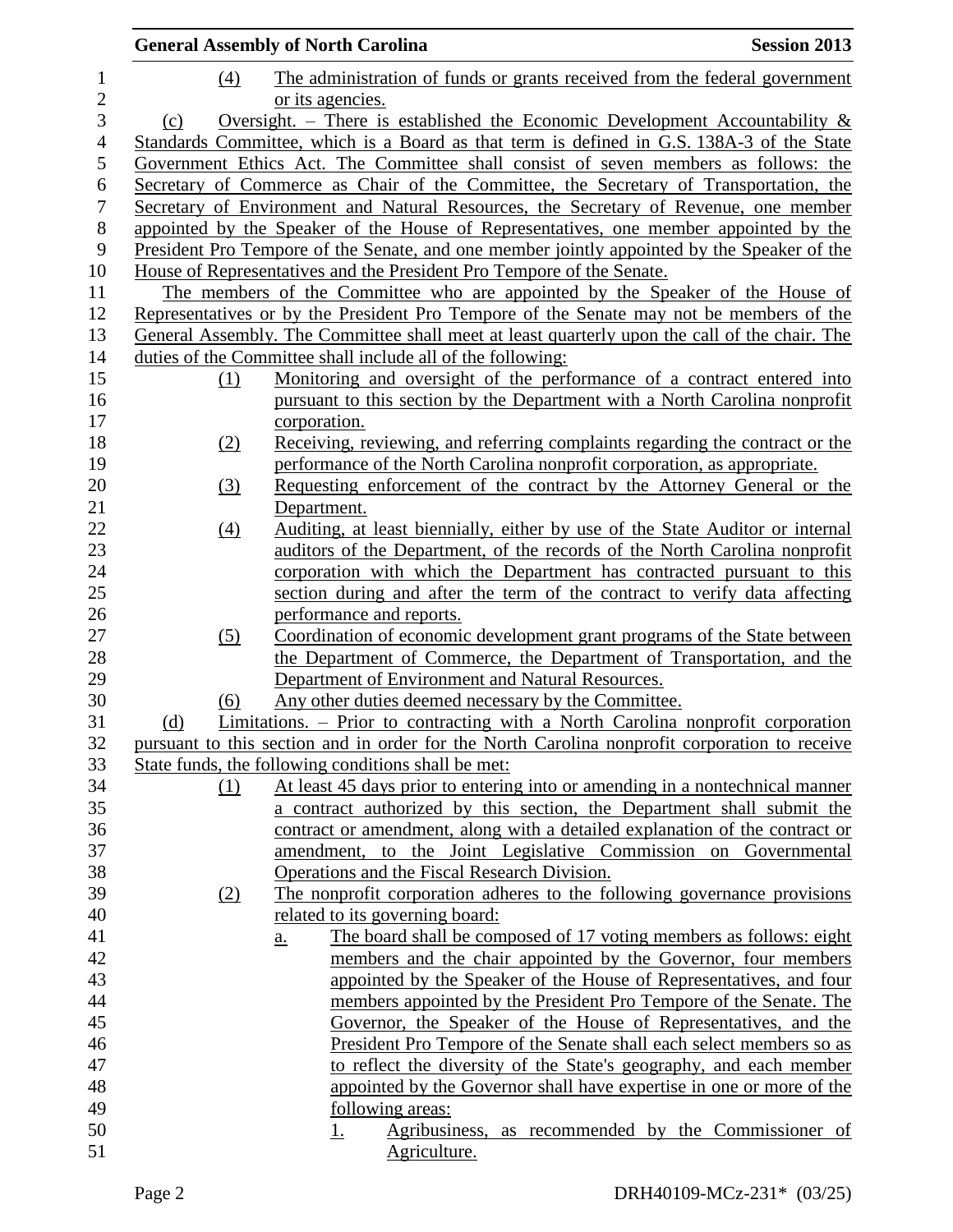| <b>General Assembly of North Carolina</b> |                                                                                                                                                                                                                                                                                                                                                                                                                                                                                                                                                                                                                                                                                                                                     | <b>Session 2013</b> |
|-------------------------------------------|-------------------------------------------------------------------------------------------------------------------------------------------------------------------------------------------------------------------------------------------------------------------------------------------------------------------------------------------------------------------------------------------------------------------------------------------------------------------------------------------------------------------------------------------------------------------------------------------------------------------------------------------------------------------------------------------------------------------------------------|---------------------|
| <u>b.</u>                                 | $\frac{2.}{3.4} \frac{4.}{5.6} \frac{6.}{7.8}$<br>Financial services.<br>Information technology.<br>Biotechnology or life sciences.<br>Energy.<br>Manufacturing.<br>Military or defense.<br>Tourism, as jointly recommended by the North Carolina<br>Travel and Tourism Coalition and the North Carolina Travel<br><b>Industry Association.</b><br>9.<br>Retail, distribution, and logistics.<br>No member of the board may take any official action or use the<br>member's official position to profit in any manner the board<br>member's immediate family, a business with which the board<br>member or the board member's immediate family has a business<br>association, or a client of the board member or the board member's |                     |
|                                           | immediate family with whom the board member or the board                                                                                                                                                                                                                                                                                                                                                                                                                                                                                                                                                                                                                                                                            |                     |
|                                           | member's immediate family has an existing business relationship for<br>matters before the board. No board member shall attempt to profit                                                                                                                                                                                                                                                                                                                                                                                                                                                                                                                                                                                            |                     |
|                                           | from a proposed project of the Department if the profit is greater than                                                                                                                                                                                                                                                                                                                                                                                                                                                                                                                                                                                                                                                             |                     |
|                                           | that which would be realized by other persons living in the area                                                                                                                                                                                                                                                                                                                                                                                                                                                                                                                                                                                                                                                                    |                     |
|                                           | where the project is located. If the profit under this sub-subdivision                                                                                                                                                                                                                                                                                                                                                                                                                                                                                                                                                                                                                                                              |                     |
|                                           | would be greater for the board member than other persons living in                                                                                                                                                                                                                                                                                                                                                                                                                                                                                                                                                                                                                                                                  |                     |
|                                           | the area where the project is located, not only shall the member                                                                                                                                                                                                                                                                                                                                                                                                                                                                                                                                                                                                                                                                    |                     |
|                                           | abstain from voting on that issue, but once the conflict of interest is<br>apparent, the member shall not discuss the project with any other                                                                                                                                                                                                                                                                                                                                                                                                                                                                                                                                                                                        |                     |
|                                           | <u>board member or other officer or employee of the Department except</u>                                                                                                                                                                                                                                                                                                                                                                                                                                                                                                                                                                                                                                                           |                     |
|                                           | to state that a conflict of interest exists. Under this sub-subdivision, a                                                                                                                                                                                                                                                                                                                                                                                                                                                                                                                                                                                                                                                          |                     |
|                                           | <u>board member is presumed to profit if the profit would be realized by</u>                                                                                                                                                                                                                                                                                                                                                                                                                                                                                                                                                                                                                                                        |                     |
|                                           | a board member's immediate family, a business with which the board                                                                                                                                                                                                                                                                                                                                                                                                                                                                                                                                                                                                                                                                  |                     |
|                                           | member or the board member's immediate family has a business                                                                                                                                                                                                                                                                                                                                                                                                                                                                                                                                                                                                                                                                        |                     |
|                                           | association, or a client of the board member or the board member's                                                                                                                                                                                                                                                                                                                                                                                                                                                                                                                                                                                                                                                                  |                     |
|                                           | immediate family with whom the board member or the board                                                                                                                                                                                                                                                                                                                                                                                                                                                                                                                                                                                                                                                                            |                     |
|                                           | member's immediate family has an existing business relationship for                                                                                                                                                                                                                                                                                                                                                                                                                                                                                                                                                                                                                                                                 |                     |
|                                           | matters before the board. No board member, in contemplation of                                                                                                                                                                                                                                                                                                                                                                                                                                                                                                                                                                                                                                                                      |                     |
|                                           | official action by the board member, by the board, or in reliance on                                                                                                                                                                                                                                                                                                                                                                                                                                                                                                                                                                                                                                                                |                     |
|                                           | information that was made known to the board member in the board                                                                                                                                                                                                                                                                                                                                                                                                                                                                                                                                                                                                                                                                    |                     |
|                                           | member's official capacity and that has not been made public, shall                                                                                                                                                                                                                                                                                                                                                                                                                                                                                                                                                                                                                                                                 |                     |
|                                           | (i) acquire a pecuniary interest in any property, transaction, or                                                                                                                                                                                                                                                                                                                                                                                                                                                                                                                                                                                                                                                                   |                     |
|                                           | enterprise or gain any pecuniary benefit that may be affected by such<br>information or official action or (ii) intentionally aid another to do                                                                                                                                                                                                                                                                                                                                                                                                                                                                                                                                                                                     |                     |
|                                           | any of the above acts. As used in this sub-subdivision, the following                                                                                                                                                                                                                                                                                                                                                                                                                                                                                                                                                                                                                                                               |                     |
|                                           | terms mean:                                                                                                                                                                                                                                                                                                                                                                                                                                                                                                                                                                                                                                                                                                                         |                     |
|                                           | <u>Board. – The governing board of the nonprofit corporation</u><br><u>1.</u>                                                                                                                                                                                                                                                                                                                                                                                                                                                                                                                                                                                                                                                       |                     |
|                                           | with which the Department contracts pursuant to this section.                                                                                                                                                                                                                                                                                                                                                                                                                                                                                                                                                                                                                                                                       |                     |
|                                           | Board member. - A member of the board.                                                                                                                                                                                                                                                                                                                                                                                                                                                                                                                                                                                                                                                                                              |                     |
|                                           | $\frac{2}{3}$<br>Business association. - A director, employee, officer, or                                                                                                                                                                                                                                                                                                                                                                                                                                                                                                                                                                                                                                                          |                     |
|                                           | partner of a business entity, or owner of more than ten percent                                                                                                                                                                                                                                                                                                                                                                                                                                                                                                                                                                                                                                                                     |                     |
|                                           | $(10\%)$ interest in any business entity.                                                                                                                                                                                                                                                                                                                                                                                                                                                                                                                                                                                                                                                                                           |                     |
|                                           | Department. – The Department of Commerce.<br>$\frac{4}{5}$                                                                                                                                                                                                                                                                                                                                                                                                                                                                                                                                                                                                                                                                          |                     |
|                                           | Immediate family. – Spouse, children, parents, brothers, and                                                                                                                                                                                                                                                                                                                                                                                                                                                                                                                                                                                                                                                                        |                     |
|                                           | sisters.                                                                                                                                                                                                                                                                                                                                                                                                                                                                                                                                                                                                                                                                                                                            |                     |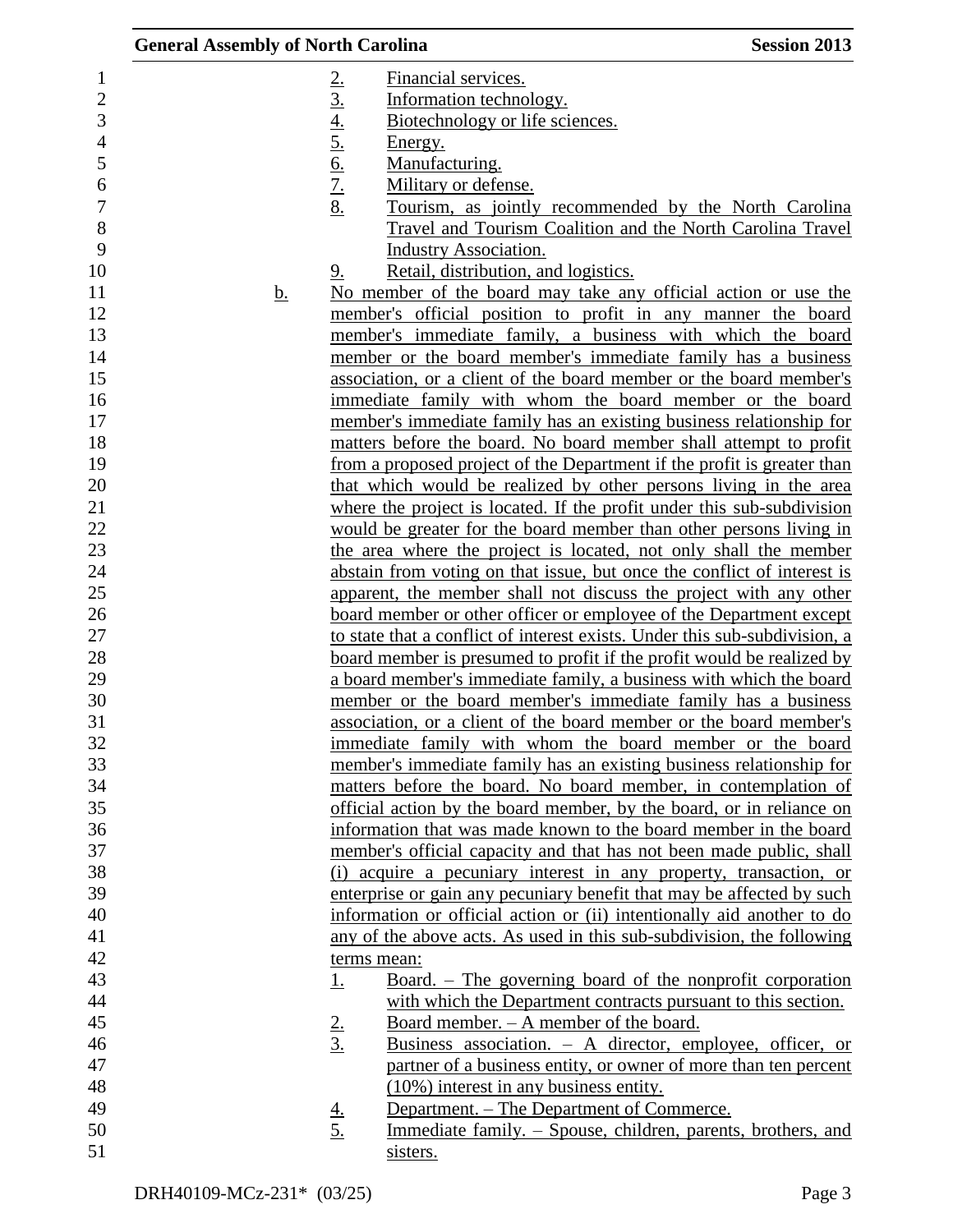| <b>General Assembly of North Carolina</b> |               |                   | <b>Session 2013</b>                                                              |
|-------------------------------------------|---------------|-------------------|----------------------------------------------------------------------------------|
|                                           |               | <u>6.</u>         | Official action. – Actions taken while a board member related                    |
|                                           |               |                   | to or in connection with the person's duties as a board                          |
|                                           |               |                   | member, including, but not limited to, voting on matters                         |
|                                           |               |                   | before the board, proposing or objecting to proposals for                        |
|                                           |               |                   | economic development actions by the Department or the                            |
|                                           |               |                   | <u>board, discussing economic development matters with other</u>                 |
|                                           |               |                   | board members or Department staff or employees in an effort                      |
|                                           |               |                   | to further the matter after the conflict of interest has been                    |
|                                           |               |                   | discovered, or taking actions in the course and scope of the                     |
|                                           |               |                   | position as a board member and actions leading to or resulting                   |
|                                           |               |                   | <u>in profit.</u>                                                                |
|                                           |               | $\underline{7}$ . | <u>Profit. – Receive monetary or economic gain or benefit,</u>                   |
|                                           |               |                   |                                                                                  |
|                                           |               |                   | including an increase in value whether or not recognized by                      |
|                                           |               |                   | sale or trade.                                                                   |
|                                           | $\frac{c}{d}$ |                   | No State officer or employee may serve on the board.                             |
|                                           |               |                   | The board shall meet at least quarterly at the call of its chair. Each           |
|                                           |               |                   | quarter and upon request, the board shall report to the Chair of the             |
|                                           |               |                   | <b>Economic Development Accountability and Standards Committee on</b>            |
|                                           |               |                   | the progress of the State's economic development.                                |
|                                           | e.            |                   | The board is required to perform the following duties, if the                    |
|                                           |               |                   | Department contracts pursuant to G.S. 143B-431A for<br>the                       |
|                                           |               |                   | performance<br>of<br>the<br>Secretary's responsibilities<br>under                |
|                                           |               |                   | G.S. 143B-434.01:                                                                |
|                                           |               | <u>1.</u>         | To provide advice concerning economic and community                              |
|                                           |               |                   | development planning for the State, including a strategic                        |
|                                           |               |                   | business facilities development analysis of existing, available                  |
|                                           |               |                   | buildings or shell or special-use buildings and sites.                           |
|                                           |               | $2_{\cdot}$       | To recommend economic development policy to the                                  |
|                                           |               |                   | Secretary of Commerce, the General Assembly, and the                             |
|                                           |               |                   | Governor.                                                                        |
|                                           |               | 3.                | To recommend annually to the Governor biennial and annual                        |
|                                           |               |                   | appropriations for economic development programs.                                |
|                                           |               | <u>4.</u>         | how<br>best to coordinate economic<br>recommend<br>To                            |
|                                           |               |                   | development efforts among the various agencies and entities,                     |
|                                           |               |                   | including those created by executive order of the Governor,                      |
|                                           |               |                   | that receive economic development appropriations, including                      |
|                                           |               |                   | the assignment of key responsibilities for different aspects of                  |
|                                           |               |                   | economic development and resource allocation and planning                        |
|                                           |               |                   | designed to encourage each agency to focus on its area of                        |
|                                           |               |                   | primary responsibility and not diffuse its resources by                          |
|                                           |               |                   | conducting activities assigned to other agencies.                                |
| (3)                                       |               |                   | The amount of State funds that may be used for the annual salary of any one      |
|                                           |               |                   | officer, employee, or member of a governing board of the nonprofit               |
|                                           |               |                   | corporation with which the Department contracts pursuant to this section         |
|                                           |               |                   | shall not exceed one hundred twenty thousand dollars (\$120,000).                |
| (4)                                       |               |                   | The nonprofit corporation shall have received from fundraising efforts and       |
|                                           |               |                   | sources, other than State funds, an amount totaling at least ten million dollars |
|                                           |               |                   | (\$10,000,000) to support operations and functions of the corporation.           |
| (e)                                       |               |                   | Mandatory Contract Terms. - Any contract entered into under this section must    |
| include all of the following:             |               |                   |                                                                                  |

50 <u>include all of the following:</u>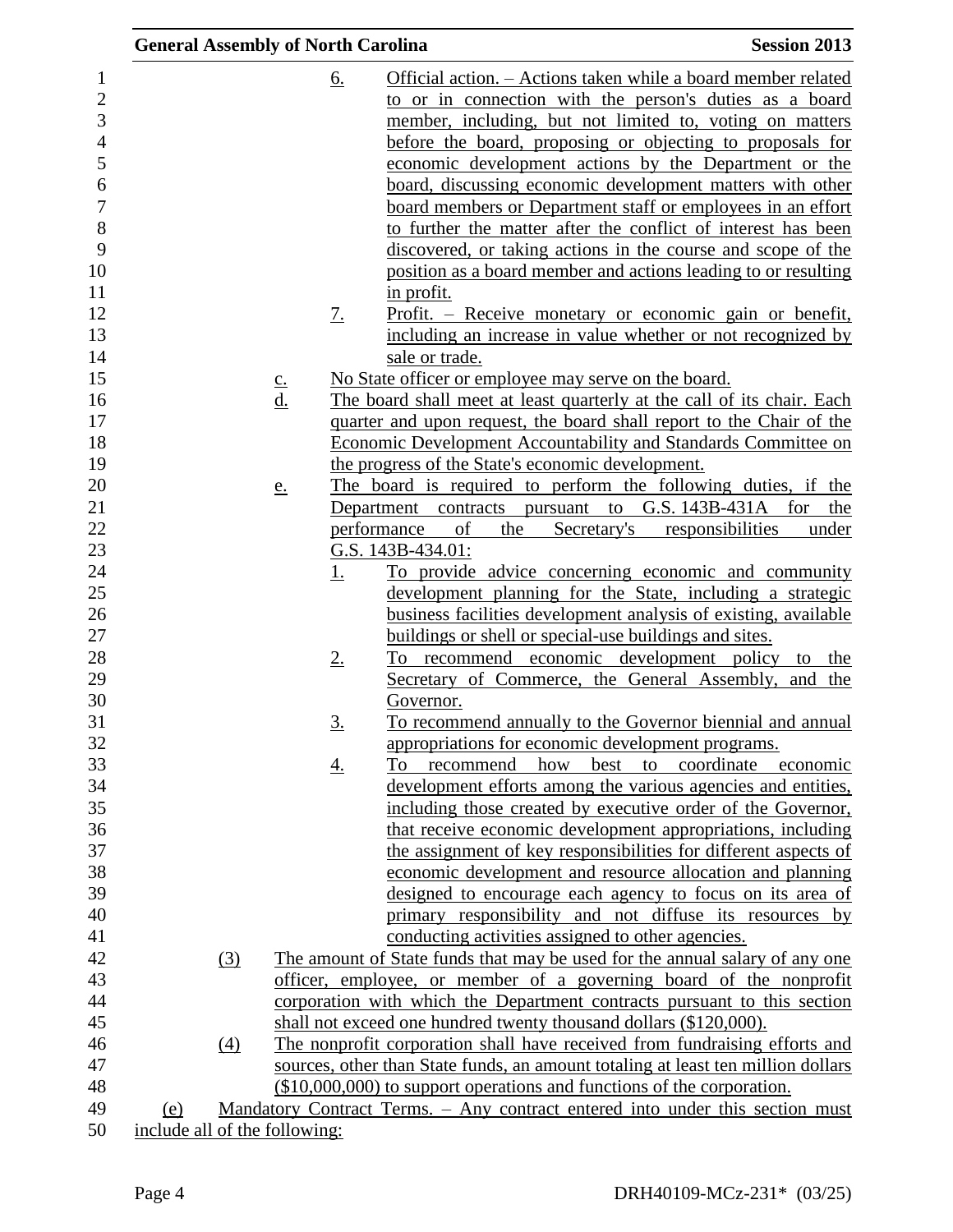|                  |            | <b>General Assembly of North Carolina</b>                                                                                                                 | <b>Session 2013</b> |
|------------------|------------|-----------------------------------------------------------------------------------------------------------------------------------------------------------|---------------------|
| 1                | (1)        | A provision requiring the North Carolina nonprofit corporation provide to                                                                                 |                     |
| $\overline{c}$   |            | the Joint Legislative Economic Development and Global Engagement                                                                                          |                     |
| 3                |            | Oversight Committee, the Department of Commerce, and the Fiscal                                                                                           |                     |
| $\overline{4}$   |            | Research Division a copy of the corporation's annual audited financial                                                                                    |                     |
| 5                |            | statement within seven days of issuance of the statement.                                                                                                 |                     |
| 6                | <u>(2)</u> | A provision requiring the nonprofit corporation to provide, by September 1                                                                                |                     |
| $\boldsymbol{7}$ |            | of each year, and more frequently as requested, a report to the Department                                                                                |                     |
| $8\,$            |            | prior State fiscal year program activities, objectives, and<br>on                                                                                         |                     |
| 9                |            | accomplishments and prior State fiscal year itemized expenditures and fund                                                                                |                     |
| 10               |            | sources. The report shall also include all of the following:                                                                                              |                     |
| 11               |            | Jobs anticipated to result and actually resulting from efforts of the<br>$\underline{a}$ .                                                                |                     |
| 12               |            | nonprofit corporation, itemized by county, by development tier area                                                                                       |                     |
| 13               |            | designation, as defined by G.S. 143B-437.08, and by Collaboration                                                                                         |                     |
| 14               |            | for Prosperity Zones created pursuant to G.S. 143B-28.1.                                                                                                  |                     |
| 15               |            | Developed performance metrics of economic development functions,<br><u>b.</u>                                                                             |                     |
| 16               |            | itemized by county, by development tier area designation, as defined                                                                                      |                     |
| 17               |            | by G.S. 143B-437.08, and by Collaboration for Prosperity Zones                                                                                            |                     |
| 18               |            | created pursuant to G.S. 143B-28.1.                                                                                                                       |                     |
| 19               |            | Any proposed amendments to the areas of expertise required to be<br>$\underline{c}$ .                                                                     |                     |
| 20               |            | represented on the governing board of the nonprofit corporation.                                                                                          |                     |
| 21               |            | A detailed explanation of how annual salaries are determined,<br>$\underline{\mathrm{d}}$ .                                                               |                     |
| 22               |            | including base pay schedules and any additional salary amounts or                                                                                         |                     |
| 23               |            | incentives that may be earned as a result of job performance. The                                                                                         |                     |
| 24               |            | explanation shall include the proportion of State and private funds for                                                                                   |                     |
| 25               |            | each position and shall include the means used by the nonprofit                                                                                           |                     |
| 26               |            | corporation to foster employee efforts for economic development in                                                                                        |                     |
| 27               |            | rural and low-income areas in the State.                                                                                                                  |                     |
| 28               | (3)        | <u>A provision providing that, upon termination of the contract or a request by</u>                                                                       |                     |
| 29               |            | the Department for enforcement of the contract by the Attorney General, or                                                                                |                     |
| 30               |            | upon repeal of the charter of the nonprofit corporation with which the                                                                                    |                     |
| 31               |            | Department has contracted under this section by the General Assembly, all                                                                                 |                     |
| 32               |            | assets and funds of the nonprofit corporation, including interest on funds,                                                                               |                     |
| 33               |            | financial and operational records, and the right to receive future funds                                                                                  |                     |
| 34               |            | pursuant to the contract, will be surrendered to the Department within 30                                                                                 |                     |
| 35               |            | days of the termination, request, or repeal. During the 30-day period, the                                                                                |                     |
| 36<br>37         |            | corporation may not further encumber any assets or funds. For funds                                                                                       |                     |
| 38               |            | surrendered pursuant to this provision that are subject to a written agreement<br>signed by the board to create a legal and enforceable obligation of the |                     |
| 39               |            | corporation pursuant to subdivision (8) of this subsection, the Department                                                                                |                     |
| 40               |            | shall use the funds for the same purposes for which the funds were                                                                                        |                     |
| 41               |            | obligated; for all other funds surrendered pursuant to this provision, the                                                                                |                     |
| 42               |            | Department shall deposit the funds in the General Fund, and the funds shall                                                                               |                     |
| 43               |            | remain unexpended and unencumbered until appropriated by the General                                                                                      |                     |
| 44               |            | Assembly. For purposes of this subdivision, assets and funds of the nonprofit                                                                             |                     |
| 45               |            | corporation include assets and funds of any subsidiary or affiliate of the                                                                                |                     |
| 46               |            | nonprofit corporation. An affiliate of the nonprofit corporation exists when                                                                              |                     |
| 47               |            | both are directly or indirectly controlled by the same parent corporation or                                                                              |                     |
| 48               |            | the same or associated financial interests by stock ownership,<br>bv                                                                                      |                     |
| 49               |            | interlocking directors, or by any other means whatsoever, whether the                                                                                     |                     |
| 50               |            | control is direct or through one or more subsidiary, affiliated, or controlled                                                                            |                     |
| 51               |            | corporations.                                                                                                                                             |                     |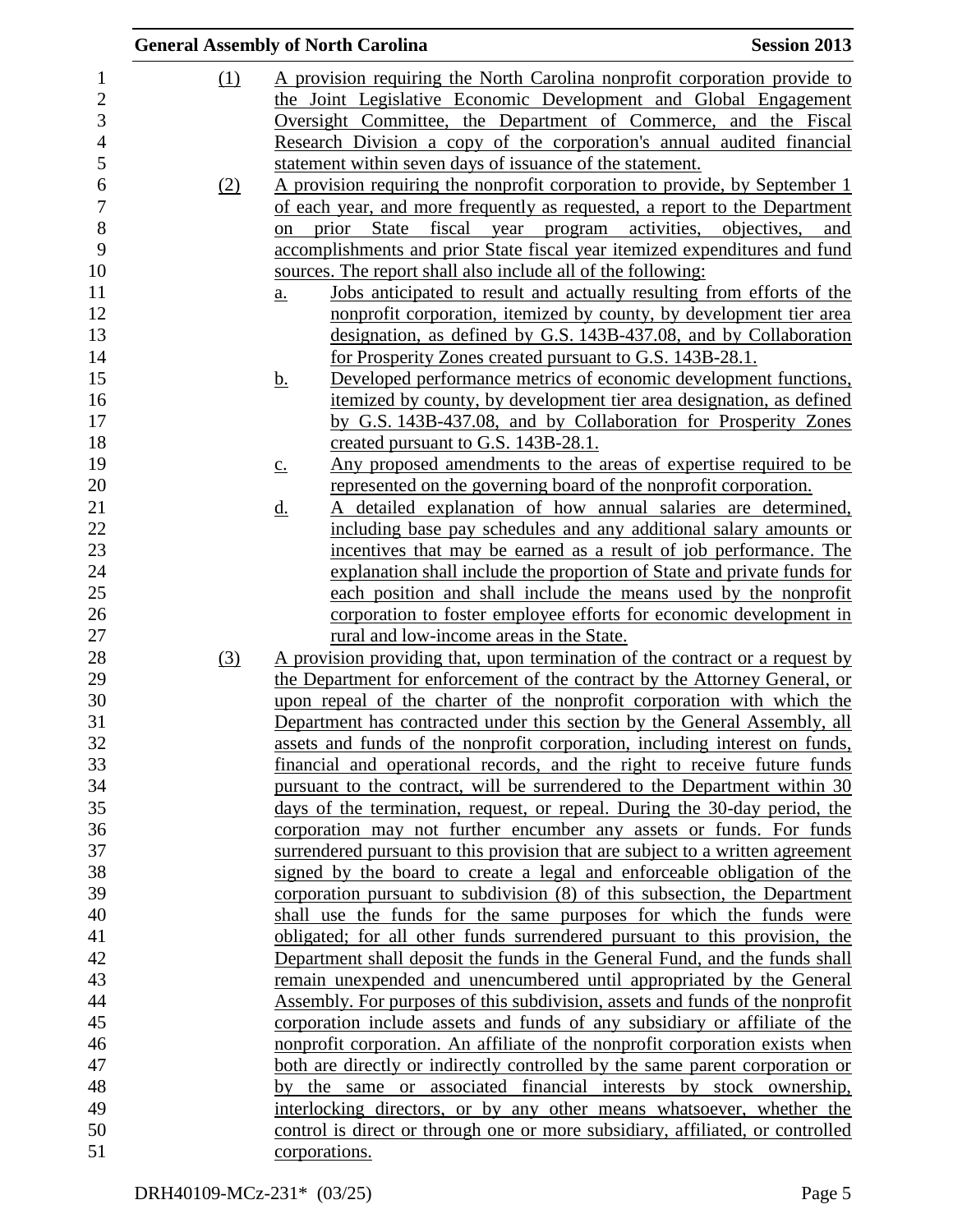|                  | <b>General Assembly of North Carolina</b>                                                                                                  | <b>Session 2013</b> |
|------------------|--------------------------------------------------------------------------------------------------------------------------------------------|---------------------|
| (4)              | A provision providing that any recommendation or advice to the Department                                                                  |                     |
|                  | be accompanied by a statement indicating whether the nonprofit corporation                                                                 |                     |
|                  | or any affiliated member of the corporation has received, directly or                                                                      |                     |
|                  | indirectly, any gift, contribution, or item or service of value for which fair                                                             |                     |
|                  | market value was not paid if such was received from an entity that is the                                                                  |                     |
|                  | subject of the recommendation or advice. The statement shall also include                                                                  |                     |
|                  | the amount and date of each gift, contribution, or item or service of value                                                                |                     |
|                  | received.                                                                                                                                  |                     |
| (5)              | A provision providing that the nonprofit corporation maintain a Web site                                                                   |                     |
|                  | disclosing, within 30 days of occurrence, each of the following:                                                                           |                     |
|                  | The receipt, including the name of any entity from which the<br>a.                                                                         |                     |
|                  | nonprofit corporation or any affiliated member of the corporation has                                                                      |                     |
|                  | received, directly or indirectly, of any gift, contribution, or item or                                                                    |                     |
|                  | service of value for which fair market value was not paid. The                                                                             |                     |
|                  | statement shall also include the amount and date of each gift,<br>contribution, or item or service of value received. If the entity listed |                     |
|                  | on the Web site has a contract with this State, the nonprofit                                                                              |                     |
|                  | corporation shall note expressly the existence of contract with the                                                                        |                     |
|                  | State.                                                                                                                                     |                     |
|                  | The disbursement, including amount, recipient, and purpose and date<br><u>b.</u>                                                           |                     |
|                  | of disbursement, of any funds awarded, granted, or loaned by the                                                                           |                     |
|                  | corporation.                                                                                                                               |                     |
| $\overline{(6)}$ | A provision encouraging the nonprofit corporation to seek private funds                                                                    |                     |
|                  | from businesses and entities that are unlikely to seek economic development                                                                |                     |
|                  | incentives from or contracts with the State.                                                                                               |                     |
| (7)              | A provision requiring the nonprofit corporation to maintain separate                                                                       |                     |
|                  | accounting records for and separate accounts for State and private funds and                                                               |                     |
|                  | prohibiting any commingling of State and private funds. Records and                                                                        |                     |
|                  | accounts must be maintained according to generally accepted accounting                                                                     |                     |
|                  | principles.                                                                                                                                |                     |
| (8)              | A provision requiring any lending, awarding, or granting of private funds of                                                               |                     |
|                  | the nonprofit corporation be in a written agreement and signed by the Board                                                                |                     |
|                  | in order to create a legal and enforceable obligation of the corporation.                                                                  |                     |
| (9)              | A provision limiting the term of the contract to no more than four years. The                                                              |                     |
|                  | term of the contract may be extended in one-year increments up to four                                                                     |                     |
|                  | times after no less than three-fourths of the original contract term has passed.                                                           |                     |
|                  | A contract extension may not extend the remaining term of the contract,                                                                    |                     |
|                  | including the term of the extension, to more than two years. Nothing in this                                                               |                     |
|                  | subdivision shall be construed as a prohibition against entering into a new                                                                |                     |
|                  | contract with the nonprofit corporation.                                                                                                   |                     |
| (10)             | A provision limiting the severance pay for the chief executive officer and                                                                 |                     |
|                  | other officers of the nonprofit corporation to no more than the lesser of the                                                              |                     |
|                  | following:                                                                                                                                 |                     |
|                  | The salary limitation contained in subdivision (3) of subsection (d) of<br><u>a.</u>                                                       |                     |
|                  | this section.                                                                                                                              |                     |
|                  | The salary limitation contained in subdivision $(3)$ of subsection $(d)$ of<br><u>b.</u>                                                   |                     |
|                  | this section multiplied by a fraction, the numerator of which is the                                                                       |                     |
|                  | number of whole years the chief officer has been chief officer of the                                                                      |                     |
|                  | corporation and the denominator of which is four.                                                                                          |                     |
| (11)             | A provision requiring annual certification by the nonprofit corporation that it                                                            |                     |
|                  | is in compliance with the following:                                                                                                       |                     |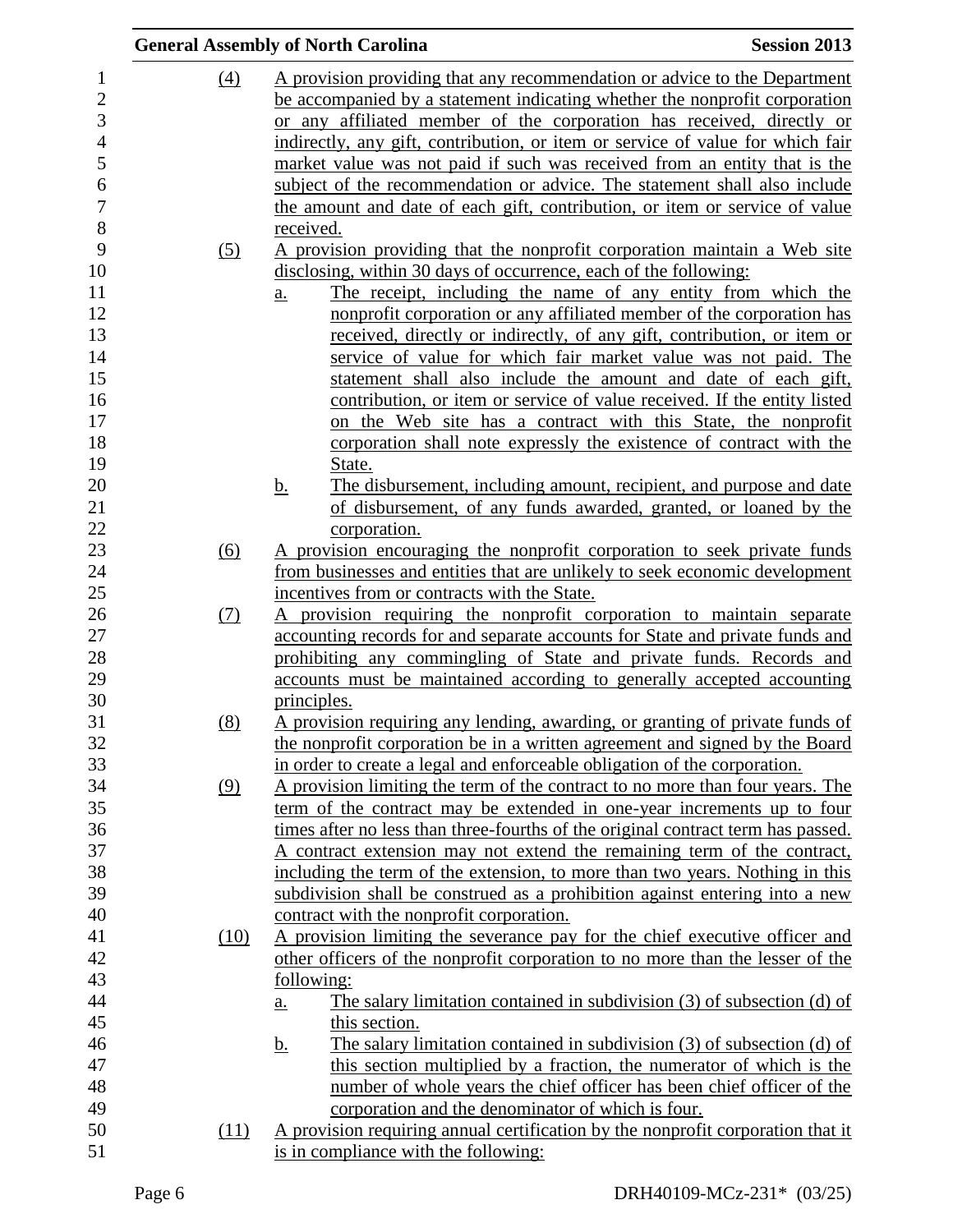|            | <b>General Assembly of North Carolina</b>                                                       | <b>Session 2013</b> |
|------------|-------------------------------------------------------------------------------------------------|---------------------|
|            | The requirements of Chapter 55A of the General Statutes.<br><u>a.</u>                           |                     |
|            | The requirements of each of the provisions listed in subsection (e) of<br><u>b.</u>             |                     |
|            | this section. For any provision in this subsection that the nonprofit                           |                     |
|            | corporation did not comply with, the corporation shall provide a                                |                     |
|            | detailed explanation of the circumstances                                                       | and time<br>of the  |
|            | noncompliance.                                                                                  |                     |
|            | (12)<br>A provision requiring the nonprofit corporation to contract with the Office of          |                     |
|            | State Budget Management for performance review, including verifying                             |                     |
|            | eligibility for disbursement of funds from and reimbursement by the                             |                     |
|            | Department to the corporation. The performance review required by this                          |                     |
|            | section must occur no less than annually and must be according to generally                     |                     |
|            | accepted auditing principles.                                                                   |                     |
| (f)        | <u>Report. – By September 30 of each year, and more frequently as requested, the</u>            |                     |
|            | Department shall submit a report to the Joint Legislative Commission on Governmental            |                     |
|            | Operations, the Joint Legislative Economic Development and Global Engagement Oversight          |                     |
|            | Committee, and the Fiscal Research Division on any performance for which the Department         |                     |
|            | has contracted pursuant to this section. The report shall contain, at a minimum, each of the    |                     |
| following: |                                                                                                 |                     |
| (1)        | <u>A copy of the most recent report required by the Department pursuant to</u>                  |                     |
|            | subdivision $(2)$ of subsection $(e)$ of this section.                                          |                     |
| (2)        | An executive summary of the report required by subdivision (1) of this                          |                     |
|            | subsection.                                                                                     |                     |
| (3)        | A listing of each entity to which a North Carolina nonprofit corporation with                   |                     |
|            | which the Department contracts pursuant to this section has recommended                         |                     |
|            | awarding funds and the amount of funds recommended to be awarded, and                           |                     |
|            | any other information the Secretary determines is necessary or that is                          |                     |
|            | specifically requested in writing.                                                              |                     |
| (4)        | An explanation of the response by the Department to any notifications of                        |                     |
|            | noncompliance submitted to the Department by the nonprofit corporation, as                      |                     |
|            | required by G.S. 143B-431A(e), including actions taken by the Department                        |                     |
|            | to prevent repeat or similar instances of noncompliance.                                        |                     |
| (5)        | For each activity in which the Secretary of Commerce solicits funds for the                     |                     |
|            | corporation, as permitted by subsection (i) of this section, a listing of each                  |                     |
|            | activity, including the date and the name of each person or entity from whom                    |                     |
|            | funds were solicited.                                                                           |                     |
| (g)        | Public Funds. - A North Carolina nonprofit corporation with which the Department                |                     |
|            | contracts pursuant to this section shall comply with the requirements provided in this          |                     |
|            | subsection regarding the use of State funds.                                                    |                     |
| (1)        | Interest earned on State funds after receipt of the funds by the nonprofit                      |                     |
|            | corporation shall be used for the same purposes for which the principal was                     |                     |
|            | to be used.                                                                                     |                     |
| (2)        | The travel and personnel policies and regulations of the State of North                         |                     |
|            | Carolina Budget Manual limiting reimbursement for expenses of State                             |                     |
|            | employees apply to reimbursements for expenses of officers, employees, or                       |                     |
|            | members of a governing board of the nonprofit corporation.                                      |                     |
| (h)        | Applicable Laws. - A North Carolina nonprofit corporation with which the                        |                     |
|            | Department contracts pursuant to this section is subject to the requirements of (i) Chapter 132 |                     |
|            | of the General Statutes and (ii) Article 33C of Chapter 143 of the General Statutes. Officers,  |                     |
|            | employees, and members of the governing board of the corporation are public servants, as        |                     |
|            | defined in G.S. 138A-3, and are subject to the requirements of Chapter 138A of the General      |                     |
|            | Statutes. Officers, members of the governing board, and employees of the corporation whose      |                     |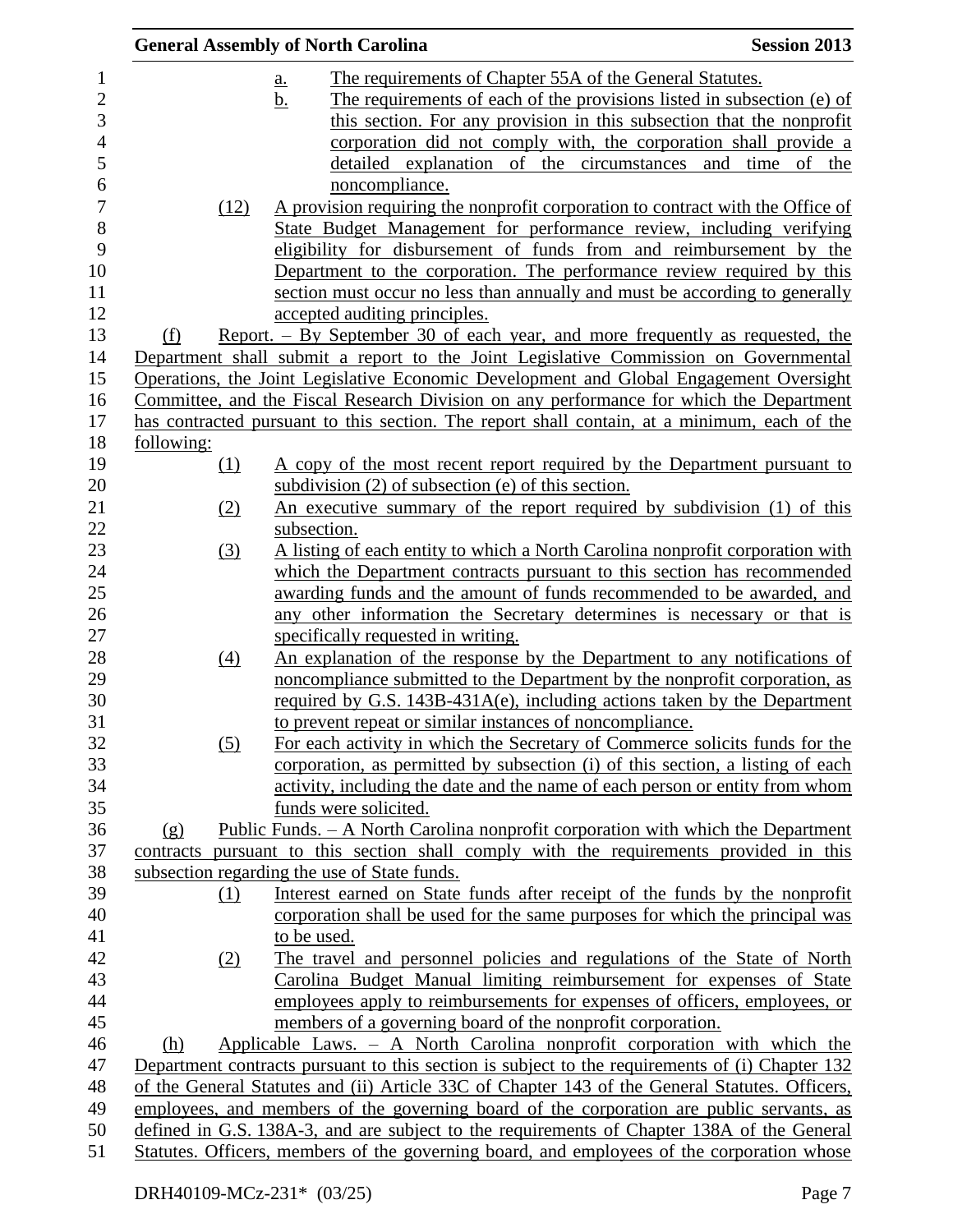|                  |               | <b>General Assembly of North Carolina</b>                                                                                                      | <b>Session 2013</b> |
|------------------|---------------|------------------------------------------------------------------------------------------------------------------------------------------------|---------------------|
| $\mathbf 1$      |               | annual compensation is equal to or greater than sixty thousand dollars (\$60,000) are subject to                                               |                     |
| $\overline{c}$   | G.S. 138A-22. |                                                                                                                                                |                     |
| 3                | (i)           | <u>Prohibition. – A State officer or employee, other than the Secretary of Commerce,</u>                                                       |                     |
| $\overline{4}$   |               | shall not solicit funds for a North Carolina nonprofit corporation with which the Department                                                   |                     |
| 5                |               | contracts pursuant to this section. The Secretary of Commerce may solicit funds for the                                                        |                     |
| $\epsilon$       |               | nonprofit corporation pursuant to G.S. 138A-31(b)(5).                                                                                          |                     |
| $\boldsymbol{7}$ | (i)           | <u>Benefits. – An officer, employee, or member of a governing board of a North</u>                                                             |                     |
| 8                |               | Carolina nonprofit corporation with which the Department contracts pursuant to this section is                                                 |                     |
| 9                |               | not a State employee, is not covered by Chapter 126 of the General Statutes, and is not entitled                                               |                     |
| 10               |               | to State-funded employee benefits, including membership in the Teachers' and State                                                             |                     |
| 11               |               | Employees' Retirement System and the State Health Plan for Teachers and State Employees."                                                      |                     |
| 12               |               | <b>SECTION 1.1.(b)</b> G.S. 143B-431A(i), as enacted by this act, does not apply to                                                            |                     |
| 13               |               | employees of the Department of Commerce, other than employees involved in the                                                                  |                     |
| 14               |               | recommendation and administration of State economic development incentive programs, prior                                                      |                     |
| 15               |               | to the time the Department contracts with a North Carolina nonprofit corporation pursuant to                                                   |                     |
| 16               | this act.     |                                                                                                                                                |                     |
| 17               |               | <b>SECTION 1.2.(a)</b> G.S. 143B-434 is repealed.                                                                                              |                     |
| 18               |               | <b>SECTION 1.2.(b)</b> G.S. 143B-434.01 reads as rewritten:                                                                                    |                     |
| 19               |               | "§ 143B-434.01. Comprehensive Strategic Economic Development Plan.                                                                             |                     |
| 20               | (a)           | Definitions. - The following definitions apply in this section:                                                                                |                     |
| 21<br>22         | $\bigoplus$   | Board. - The Economic Development Board.                                                                                                       |                     |
| 23               |               |                                                                                                                                                |                     |
| 24               | <u>(6)</u>    | Secretary. - The Secretary of Commerce or the governing board of a North<br>Carolina nonprofit corporation with which the Department contracts |                     |
| 25               |               | pursuant to G.S. 143B-431A for the performance of the Secretary's                                                                              |                     |
| 26               |               | responsibilities under this section.                                                                                                           |                     |
| 27               | (b)           | Board to Prepare-Plan. - The Board-Secretary shall prepare-review and update the                                                               |                     |
| 28               |               | existing Plan by April 1, 1994 on or before April 1 of each year. The Board shall review and                                                   |                     |
| 29               |               | update this Plan by April 1 of each year. The original Plan shall cover a period of four years                                                 |                     |
| 30               |               | and each annual update shall extend the time frame by one year so that a four-year plan is                                                     |                     |
| 31               |               | always in effect. The Board Secretary shall provide copies of the Plan and each annual update                                                  |                     |
| 32               |               | to the Governor and the Joint Legislative Commission on Governmental Operations. The Plan                                                      |                     |
| 33               |               | shall encompass all of the components set out in this section.                                                                                 |                     |
| 34               | (c)           | Purpose. – The purpose of this section is to require the Board-Secretary to apply                                                              |                     |
| 35               |               | strategic planning principles to its economic development efforts. This requirement is expected                                                |                     |
| 36               | to result in: |                                                                                                                                                |                     |
| 37               | (1)           | The selection of a set of priority development objectives that recognizes the                                                                  |                     |
| 38               |               | increasingly competitive economic environment and addresses the changing                                                                       |                     |
| 39               |               | needs of the State in a more comprehensive manner.                                                                                             |                     |
| 40               | (2)           | The effective utilization of available and limited resources.                                                                                  |                     |
| 41               | (3)           | A commitment to achieve priority objectives and to sustain the process.                                                                        |                     |
| 42               | (d)<br>(1)    | Public and Private Input. – At each stage as it develops and updates the Plan,                                                                 |                     |
| 43               |               | the Board-Secretary shall solicit input from all parties involved in economic                                                                  |                     |
| 44               |               | development in North Carolina, including:                                                                                                      |                     |
| 45               |               | Each of the programs and organizations that, for State budget<br>a.                                                                            |                     |
| 46               |               | purposes, identifies economic development as one of its global goals.                                                                          |                     |
| 47               |               | Local economic development departments and regional economic<br>$\mathbf b$ .                                                                  |                     |
| 48               |               | development organizations.                                                                                                                     |                     |
| 49               |               | The Board of Governors of The University of North Carolina.<br>$\mathbf{C}$ .                                                                  |                     |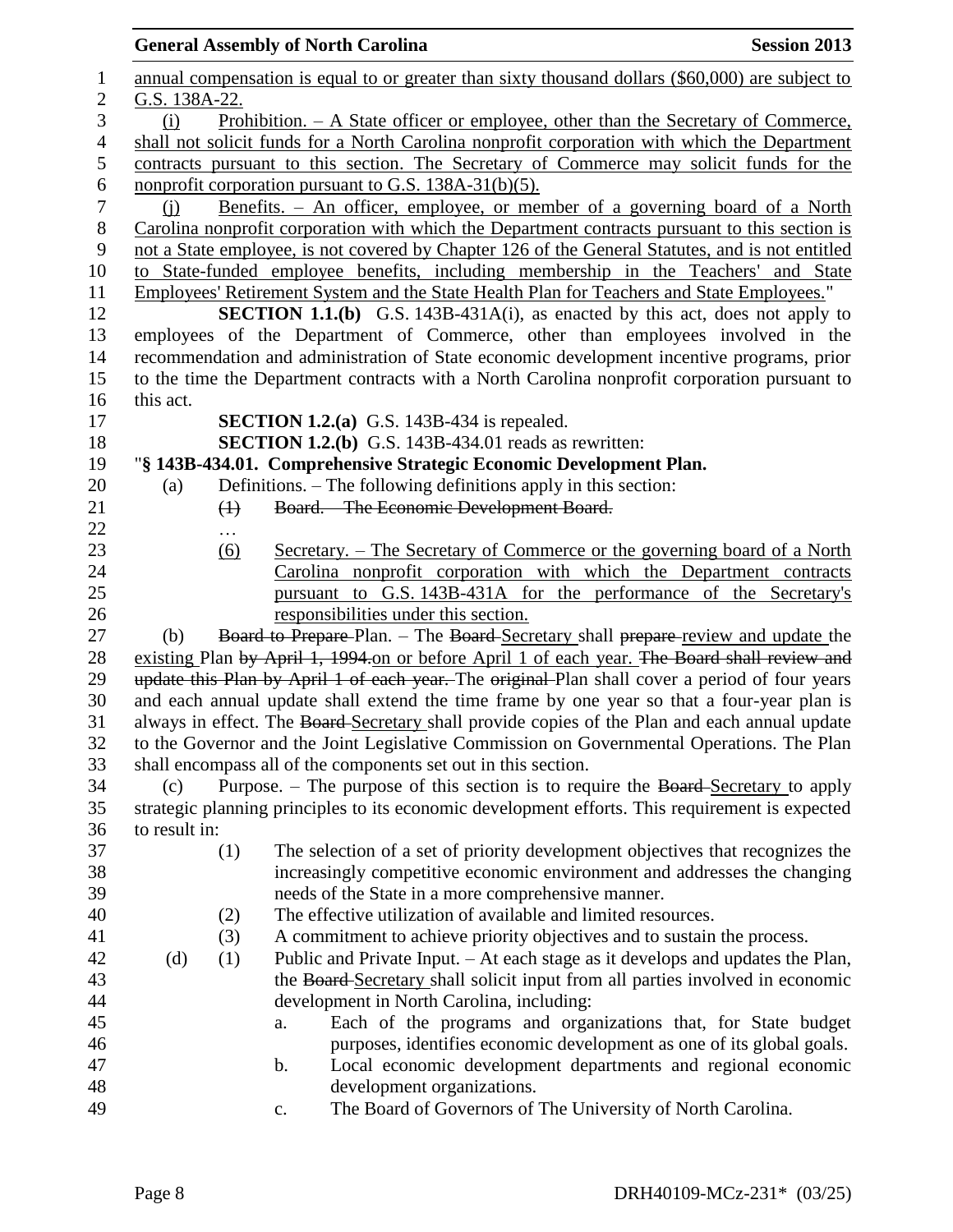|     | <b>General Assembly of North Carolina</b>                                                         | <b>Session 2013</b> |
|-----|---------------------------------------------------------------------------------------------------|---------------------|
| (2) | The Board-Secretary shall also hold hearings in each of the Regions to solicit                    |                     |
|     | public input on economic development before the initial Plan is completed.                        |                     |
|     | The purposes of the public hearings are to:                                                       |                     |
|     | Assess the strengths and weaknesses of recent regional economic<br>a.                             |                     |
|     | performance.                                                                                      |                     |
|     | Examine the status and competitive position of the regional resource<br>b.                        |                     |
|     | base.                                                                                             |                     |
|     | Identify and seek input on issues that are key to improving the<br>c.                             |                     |
|     | economic well-being of the Region.                                                                |                     |
|     | The Board Secretary shall hold additional hearings from time to time to                           |                     |
|     | solicit public input regarding economic development activities.                                   |                     |
| (3) | Each component of the Plan shall be based on this broad input and, to the                         |                     |
|     | extent possible, upon a consensus among all affected parties. The Board                           |                     |
|     | Secretary shall coordinate its planning process with any State capital                            |                     |
|     | development planning efforts affecting State infrastructure such as roads and                     |                     |
|     | water and sewer facilities.                                                                       |                     |
| (e) | Environmental Scan. – The first step in developing the Plan shall be to develop an                |                     |
|     | environmental scan based on the input from economic development parties and the public and        |                     |
|     | on information about the economic environment in North Carolina. To prepare the scan, the         |                     |
|     | Board-Secretary shall gather the following-information required in this subsection and ensure     |                     |
|     | that the information is updated periodically. The updated information may be provided in          |                     |
|     | whatever format and through whatever means is most efficient. The information required to         |                     |
|     | prepare the scan includes all of the following:                                                   |                     |
|     |                                                                                                   |                     |
| (f) | Repealed by Session Laws 2012-142, s. 13.4(a), effective July 1, 2012.                            |                     |
| (g) | Vision and Mission Statements. – The Board Secretary shall develop a vision                       |                     |
|     | statement for economic development that would describe the preferred future for North             |                     |
|     | Carolina and what North Carolina would be like if all economic development efforts were           |                     |
|     | successful. The Board-Secretary shall then develop a mission statement that outlines the basic    |                     |
|     | purpose of each of North Carolina's economic development programs. Because special purpose        |                     |
|     | nonprofit organizations are uniquely situated to conduct the entrepreneurial and high-risk        |                     |
|     | activity of investing in and supporting new business creation in the State, they should be        |                     |
|     | assigned a dominant role in this key component of economic development activity.                  |                     |
| (h) | Goals and Objectives. - The Board-Secretary, using data from the public input and                 |                     |
|     | the environmental scan, shall formulate a list of goals and objectives. Goals shall be            |                     |
|     | long-range, four years or more, and shall address both needs of economically distressed           |                     |
|     | Regions and counties as well as opportunities for Regions and counties not distressed. The        |                     |
|     | goals shall be developed with realism but should also be selected so as to encourage every        |                     |
|     | Region and county within the State to develop to its maximum potential. Objectives shall be       |                     |
|     | one year or less in scope and shall, if achieved, lead to the realization of the goals formulated |                     |
|     | by the Board-Secretary as provided in this section.                                               |                     |
|     | Both goals and objectives should be stated largely in economic terms, that is, they should        |                     |
|     | be related to specific population, employment, demographic targets, or economic sector targets.   |                     |
|     | Both efficiency and equity considerations are to be addressed and balanced with special           |                     |
|     | emphasis placed on the needs of disadvantaged or economically distressed populations and          |                     |
|     | communities. The goals and objectives should not state how the economic targets are to be         |                     |
|     | reached, but rather what the economic conditions will be if they are obtained. So that the        |                     |
|     | progress of North Carolina's economic development efforts can be monitored, the Board             |                     |
|     | Secretary shall set objectives for each goal that allow measurement of progress toward the goal.  |                     |
|     | Objectives should be quantifiable and time-specific in order to serve as performance indicators.  |                     |
|     |                                                                                                   |                     |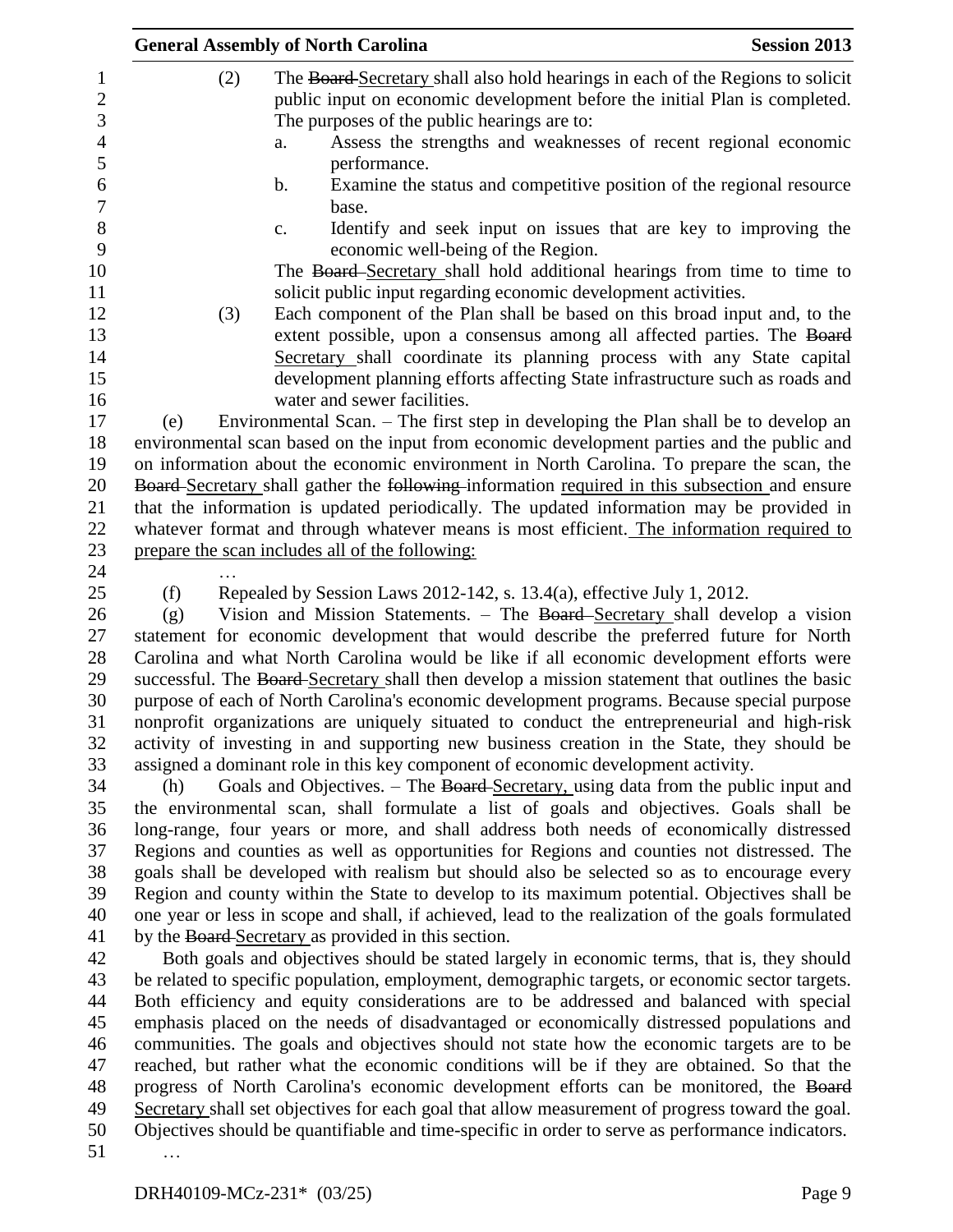1 (j) Implementation Plan. – Based upon all of the foregoing steps, the Board-Secretary shall establish an implementation plan assigning to the appropriate parties specific responsibilities for meeting measurable objectives. The implementation plan shall contain all necessary elements so that it may be used as a means to monitor performance, guide appropriations, and evaluate the outcomes of the parties involved in economic development in the State.

 (k) Annual Evaluation. – The Board Secretary shall annually evaluate the State's economic performance based upon the statistics listed in this subsection and upon the Board's Secretary's stated goals and objectives in its Plan. The statistics upon which the evaluation is made should be available to policymakers. The information may be provided in whatever format and through whatever means is most efficient.

…

 (l) Accountability. – The Board Secretary shall make all data, plans, and reports available to the General Assembly, the Joint Legislative Commission on Governmental Operations, the Joint Legislative Economic Development and Global Engagement Oversight Committee, the Senate Appropriations Committee on Natural and Economic Resources, and the House of Representatives Appropriations Subcommittee on Natural and Economic Resources at 18 appropriate times and upon request. The Board-Secretary shall prepare and make available on an annual basis public reports on each of the major sections of the Plan and the Annual Report indicating the degree of success in attaining each development objective."

 contracting with a North Carolina nonprofit corporation pursuant to G.S. 143B-431A, as enacted by this act, for the performance of economic development activities and duties of the

- nonprofit corporation for the performance of economic development functions. The study shall include the creation of a budget for the nonprofit corporation that provides for the performance of core functions of the corporation, including economic development functions, in the absence of private funds. The study shall compare the budget of the Department and budget developed for the nonprofit corporation according to Department division and budget category, including personal services; purchased services; supplies; property, plant, and equipment; other expenses and adjustments; aid and public assistance; and other budget categories used by the Department. The study shall include a measurement and estimation of expected private fundraising potential, and the Department shall examine the efforts of other states that have permitted public-private partnerships for economic development activities and report on the source or sources of funds for those partnerships, separately accounting for funds provided by the (2) The Department shall report on each performance metric listed in this
	-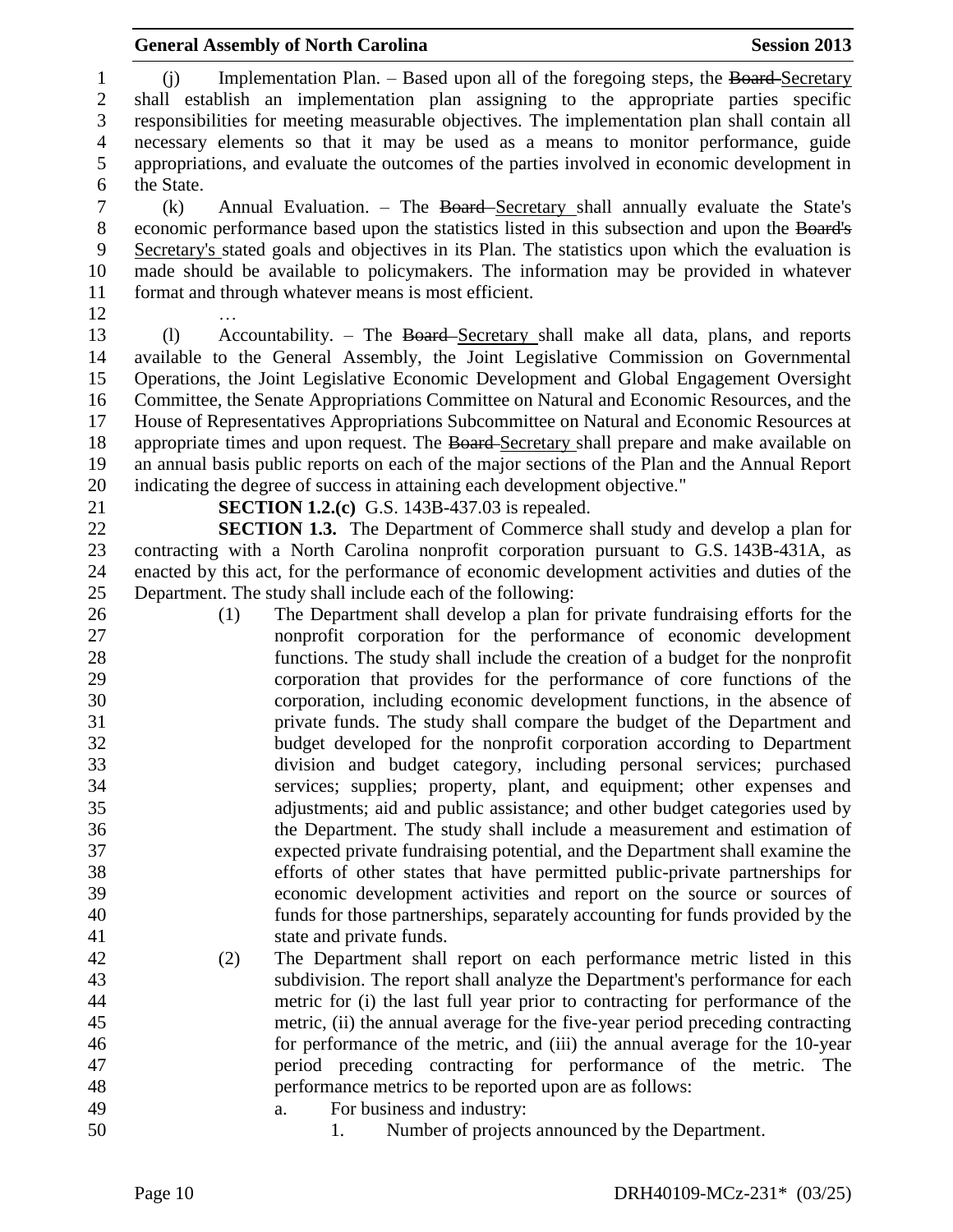|                | <b>General Assembly of North Carolina</b> | <b>Session 2013</b>                                                   |
|----------------|-------------------------------------------|-----------------------------------------------------------------------|
| $\mathbf{1}$   | 2.                                        | Number of projects pursued by the Department that were not            |
| $\sqrt{2}$     |                                           | subsequently announced.                                               |
| 3              | 3.                                        | The originating source of and number of projects identified in        |
| $\overline{4}$ |                                           | sub-sub-subdivisions 1. and 2. of this sub-subdivision,               |
| 5              |                                           | including a designation of whether the project was identified         |
| 6              |                                           | by Departmental staff, local economic development partner,            |
| $\overline{7}$ |                                           | business source, or other source.                                     |
| 8              | 4.                                        | Percentage of projects pursued by the Department that                 |
| 9              |                                           | resulted in announcement.                                             |
| 10             | 5.                                        | Number of jobs anticipated to be created at the time the              |
| 11             |                                           | projects are announced.                                               |
| 12             | 6.                                        | Cost per job in incentives awarded or granted.                        |
| 13             | 7.                                        | Average number of years required for recoupment by the                |
| 14             |                                           | State of incentives awarded and authorized by the Department          |
| 15             |                                           | through increased State tax revenues.                                 |
| 16             | 8.                                        | Any foreign direct investment resulting from departmental             |
| 17             |                                           | activities or expenditures or both.                                   |
| 18             | $\mathbf b$ .                             | For marketing:                                                        |
| 19             | 1.                                        | Advertising and marketing budget for the State. Expenditures          |
| 20             |                                           | shall be itemized by print media, radio, television, Internet,        |
| 21             |                                           | business trade<br>shows<br>and<br>conventions,<br>and<br>other        |
| 22             |                                           | communication media.                                                  |
| 23             | 2.                                        | Efficacy and means of evaluating efficacy of marketing                |
| 24             |                                           | efforts in promoting the State as a business destination,             |
| 25             |                                           | including instances of positive mentions of the State or the          |
| 26             |                                           | business environment of the State resulting from marketing            |
| 27<br>28       |                                           | efforts.<br>For international trade:                                  |
| 29             | c.<br>1.                                  | Expenditures of the Department, itemized by departmental              |
| 30             |                                           | staff, independent entities with which the Department                 |
| 31             |                                           | contracts, marketing and communication, trade shows, trade            |
| 32             |                                           | missions, and conventions.                                            |
| 33             | 2.                                        | Information on additional exports generated as a result of            |
| 34             |                                           | departmental activities or expenditures or both.                      |
| 35             | d.                                        | For small business:                                                   |
| 36             | 1.                                        | List of each service and support offered for small businesses         |
| 37             |                                           | in or exploring expansion in or into the State.                       |
| 38             | 2.                                        | Number of small businesses to which services or support has           |
| 39             |                                           | been provided.                                                        |
| 40             | 3.                                        | Number of jobs created or retained as a result of services or         |
| 41             |                                           | support provided.                                                     |
| 42             | e.                                        | For tourism:                                                          |
| 43             | 1.                                        | Advertising and marketing budget for the State. Expenditures          |
| 44             |                                           | shall be itemized by print media, radio, television, Internet,        |
| 45             |                                           | industry shows and conventions, and other communication               |
| 46             |                                           | media.                                                                |
| 47             | 2.                                        | Efficacy and means of evaluating efficacy of marketing                |
| 48             |                                           | efforts in promoting the State as a tourism destination,              |
| 49<br>50       |                                           | including instances of positive mentions of the State or the          |
| 51             |                                           | tourism environment of the State resulting from marketing<br>efforts. |
|                |                                           |                                                                       |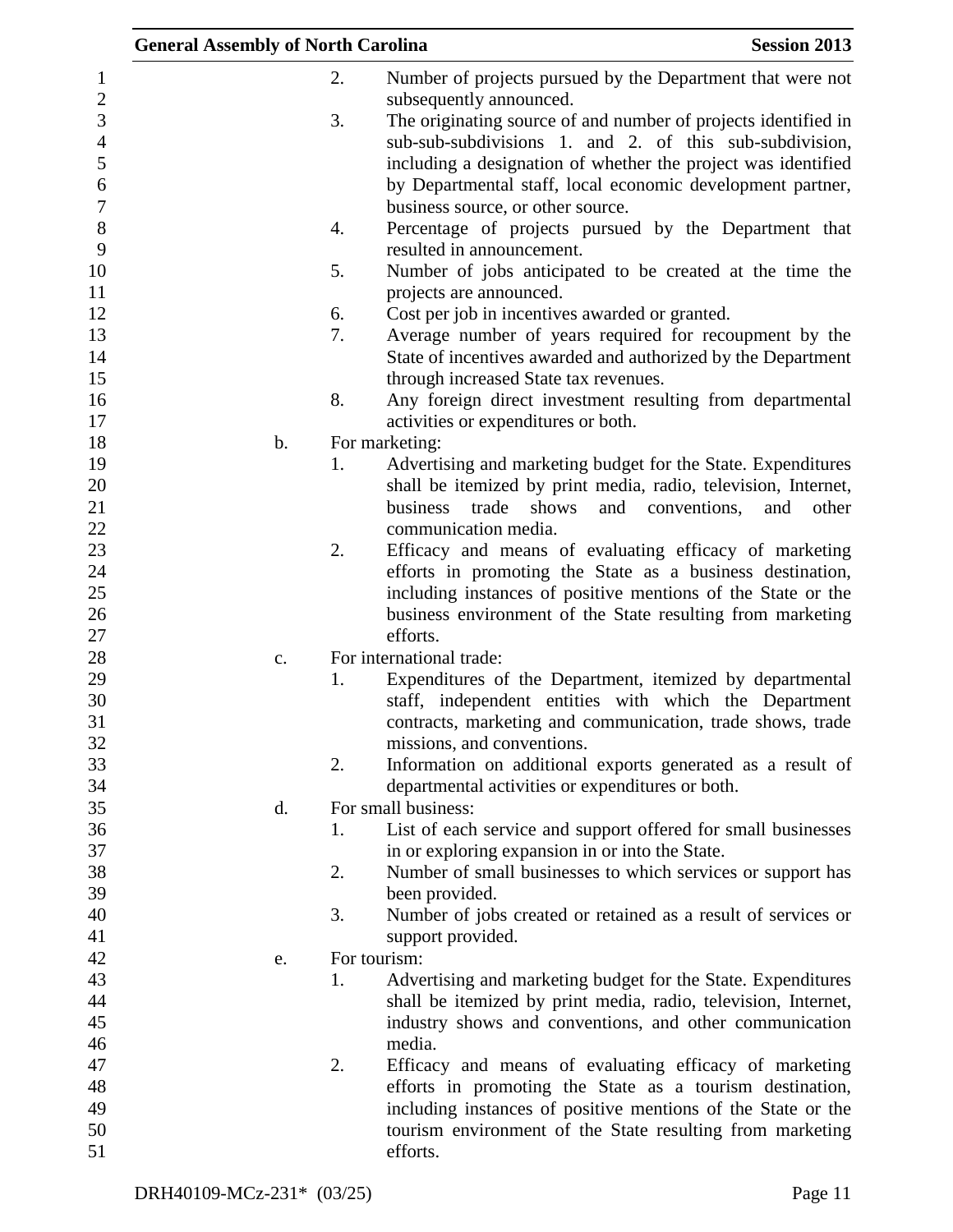|               |                    | <b>General Assembly of North Carolina</b>                                                                                                                                  | <b>Session 2013</b> |
|---------------|--------------------|----------------------------------------------------------------------------------------------------------------------------------------------------------------------------|---------------------|
|               |                    | 3.<br>Number of tourists attracted as a result of departmental                                                                                                             |                     |
|               |                    | efforts.                                                                                                                                                                   |                     |
|               |                    | f.<br>Any other information or performance metrics allowing comparison                                                                                                     |                     |
|               |                    | between departmental and corporate performance for any other                                                                                                               |                     |
|               |                    | economic development division in the Department for which the                                                                                                              |                     |
|               |                    | Department contracts for performance with a North Carolina                                                                                                                 |                     |
|               |                    | nonprofit corporation pursuant to this act.                                                                                                                                |                     |
|               |                    | Any other information or performance metrics deemed useful or<br>g.<br>necessary by the Department in the listed areas or other areas.                                     |                     |
|               |                    | The Department shall make a report to the Office of State Budget Management, to                                                                                            |                     |
|               |                    | the Joint Legislative Commission on Governmental Operations, to the Joint Legislative<br>Economic Development and Global Engagement Oversight Committee, and to the Fiscal |                     |
|               |                    | Research Division no later than December 1, 2014.                                                                                                                          |                     |
|               |                    | The Department shall require the nonprofit corporation to include in each report                                                                                           |                     |
|               |                    | mandated by G.S. $143B-431A(e)(2)$ an analysis of the corporation's performance and a                                                                                      |                     |
|               |                    | comparison to departmental performance using the same performance metrics studied and                                                                                      |                     |
|               |                    | reported by the Department, as required by subdivision (2) of this section.                                                                                                |                     |
|               |                    | <b>SECTION 1.4.</b> G.S. 126-5 reads as rewritten:                                                                                                                         |                     |
|               |                    | "§ 126-5. Employees subject to Chapter; exemptions.                                                                                                                        |                     |
|               |                    |                                                                                                                                                                            |                     |
| (c2)          |                    | The provisions of this Chapter shall not apply to:                                                                                                                         |                     |
|               |                    |                                                                                                                                                                            |                     |
|               | (5)                | Officers, employees, and members of the governing board of a North                                                                                                         |                     |
|               |                    | Carolina nonprofit corporation with which the Department of Commerce has                                                                                                   |                     |
|               |                    | contracted pursuant to the authority granted in G.S. 143B-431A.                                                                                                            |                     |
|               |                    |                                                                                                                                                                            |                     |
| (d)           | (1)                | Exempt Positions in Cabinet Department. – Subject to the provisions of this                                                                                                |                     |
|               |                    | Chapter, which is known as the State Personnel Act, the Governor may                                                                                                       |                     |
|               |                    | designate a total of 1,000 exempt positions throughout the following                                                                                                       |                     |
|               |                    | departments:                                                                                                                                                               |                     |
|               |                    |                                                                                                                                                                            |                     |
|               | (2b)               | Designation of Liaison Positions. – Liaisons to the Collaboration for                                                                                                      |                     |
|               |                    | Prosperity Zones set out in G.S. 143B-28.1 for the Departments of                                                                                                          |                     |
|               |                    | Commerce, Environment and Natural Resources, and Transportation are                                                                                                        |                     |
|               | $\pmb{\mathsf{H}}$ | designated as exempt.                                                                                                                                                      |                     |
|               |                    |                                                                                                                                                                            |                     |
|               |                    | SECTION 1.5. Section 15.7A of S.L. 2013-360 is repealed.                                                                                                                   |                     |
|               |                    | <b>SECTION 1.6.</b> Section 1.5 of this act is effective when it becomes law. The                                                                                          |                     |
|               |                    | remainder of this Part becomes effective July 1, 2014.                                                                                                                     |                     |
|               |                    |                                                                                                                                                                            |                     |
| PART II.      |                    | <b>MODIFY</b><br>NORTH CAROLINA BOARD OF SCIENCE                                                                                                                           | <b>AND</b>          |
|               | <b>TECHNOLOGY</b>  |                                                                                                                                                                            |                     |
|               |                    | <b>SECTION 2.1.</b> Part 18 of Article 10 of Chapter 143B of the General Statutes reads                                                                                    |                     |
| as rewritten: |                    |                                                                                                                                                                            |                     |
|               |                    | "Part 18. North Carolina Board of Science and Technology Science, Technology, and                                                                                          |                     |
|               |                    | Innovation.                                                                                                                                                                |                     |
|               |                    | "§ 143B-472.80. North Carolina Board of Science and Technology; Science, Technology,                                                                                       |                     |
|               |                    | and Innovation; creation; powers and duties.                                                                                                                               |                     |
|               |                    | The North Carolina Board of Science and Technology Science, Technology, and Innovation                                                                                     |                     |
|               |                    | of the Department of Commerce is created. The Board has the following powers and duties:                                                                                   |                     |
|               |                    |                                                                                                                                                                            |                     |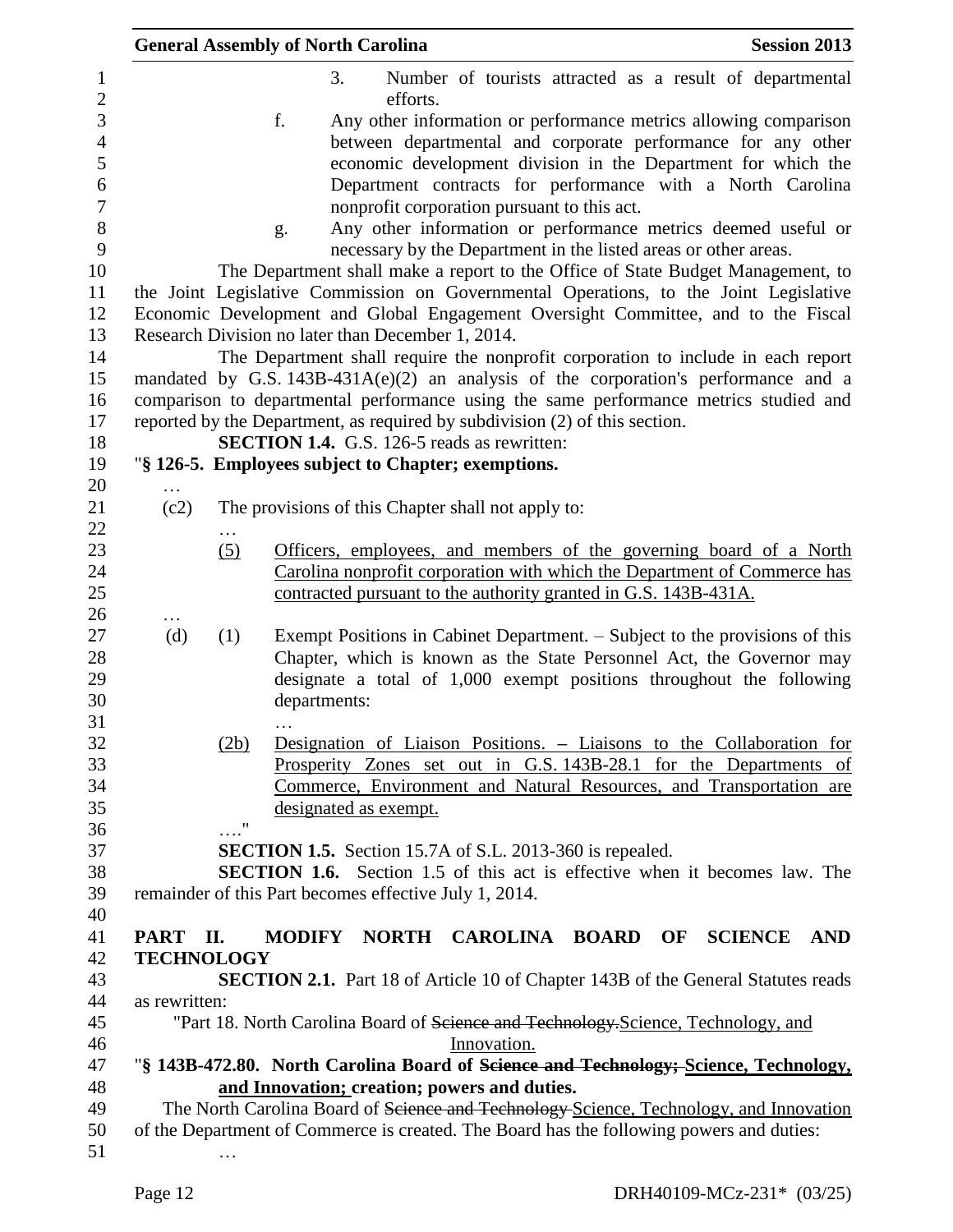| <b>General Assembly of North Carolina</b>                                                         | <b>Session 2013</b> |
|---------------------------------------------------------------------------------------------------|---------------------|
| (4)<br>To advise and make recommendations to the Governor, the General                            |                     |
| Assembly, the Secretary of Commerce, and the Economic Development                                 |                     |
| Board-any North Carolina nonprofit corporation with which the Department                          |                     |
| of Commerce contracts pursuant to G.S. 143B-431A on the role of science                           |                     |
| and technology science, technology, and innovation in the economic growth                         |                     |
| and development of North Carolina.                                                                |                     |
| "§ 143B-472.81. North Carolina Board of Science and Technology; Science, Technology,              |                     |
| and Innovation; membership; organization; compensation; staff services.                           |                     |
| The North Carolina Board of Science and Technology-Science, Technology, and<br>(a)                |                     |
| Innovation consists of the Governor, the Secretary of Commerce, and $17-23$ members               |                     |
| appointed as follows: the Governor shall appoint one member from the University of North          |                     |
| Carolina at Chapel Hill, one member from North Carolina State University at Raleigh, and two      |                     |
| members from other components of the University of North Carolina, one of which shall be          |                     |
| from a historically black college or university, all nominated by the President of the University |                     |
| of North Carolina; one member from Duke University, nominated by the President of Duke            |                     |
| University; one member from a private college or university, other than Duke University, in       |                     |
| North Carolina, nominated by the President of the Association of Private Colleges and             |                     |
| Universities; one member of the North Carolina Community College System; one member               |                     |
| representing K-12 public education; one member from the Research Triangle Institute,              |                     |
| nominated by the executive committee of the board of that institute; one member from the          |                     |
| Microelectronics Center of North Carolina, nominated by the executive committee of the board      |                     |
| of that center; one member from the North Carolina Biotechnology Center, nominated by the         |                     |
| executive committee of the board of that center; four six members from private industry in        |                     |
| North Carolina, at least one of whom shall be a professional engineer registered pursuant to      |                     |
| Chapter 89C of the General Statutes or a person who holds at least a bachelors degree in          |                     |
| engineering from an accredited college or university; and two members from public agencies in     |                     |
| North Carolina. Carolina; and seven at-large members. Two members shall be appointed by the       |                     |
| General Assembly, one shall be appointed upon the recommendation of the President Pro             |                     |
| Tempore of the Senate, and one shall be appointed upon the recommendation of the Speaker of       |                     |
| the House of Representatives in accordance with G.S. 120-121. The nominating authority for        |                     |
| any vacancy on the Board among members appointed by the Governor shall submit to the              |                     |
| Governor two nominations for each position to be filled, and the persons so nominated shall       |                     |
| represent different disciplines.                                                                  |                     |
| . <sup>.</sup>                                                                                    |                     |
| <b>SECTION 2.2.</b> G.S. 143B-437.80 reads as rewritten:                                          |                     |
| "§ 143B-437.80. North Carolina SBIR/STTR Incentive Program.                                       |                     |

 (a) Program. – There is established the North Carolina SBIR/STTR Incentive Program to be administered by the North Carolina Board of Science and Technology.Science, Technology, and Innovation. In order to foster job creation and economic development in the State, the Board may provide grants to eligible businesses to offset costs associated with applying to the United States Small Business Administration for Small Business Innovative Research (SBIR) grants or Small Business Technology Transfer Research (STTR) grants. The grants shall be paid from the One North Carolina Small Business Account established in G.S. 143B-437.71.

…

47 (c) Grant. – The North Carolina Board of Science and Technology Science, Technology, and Innovation may award grants to reimburse an eligible business for up to fifty percent (50%) of the costs of preparing and submitting a SBIR/STTR Phase I proposal, up to a maximum of three thousand dollars (\$3,000). A business may receive only one grant under this section per year. A business may receive only one grant under this section with respect to each federal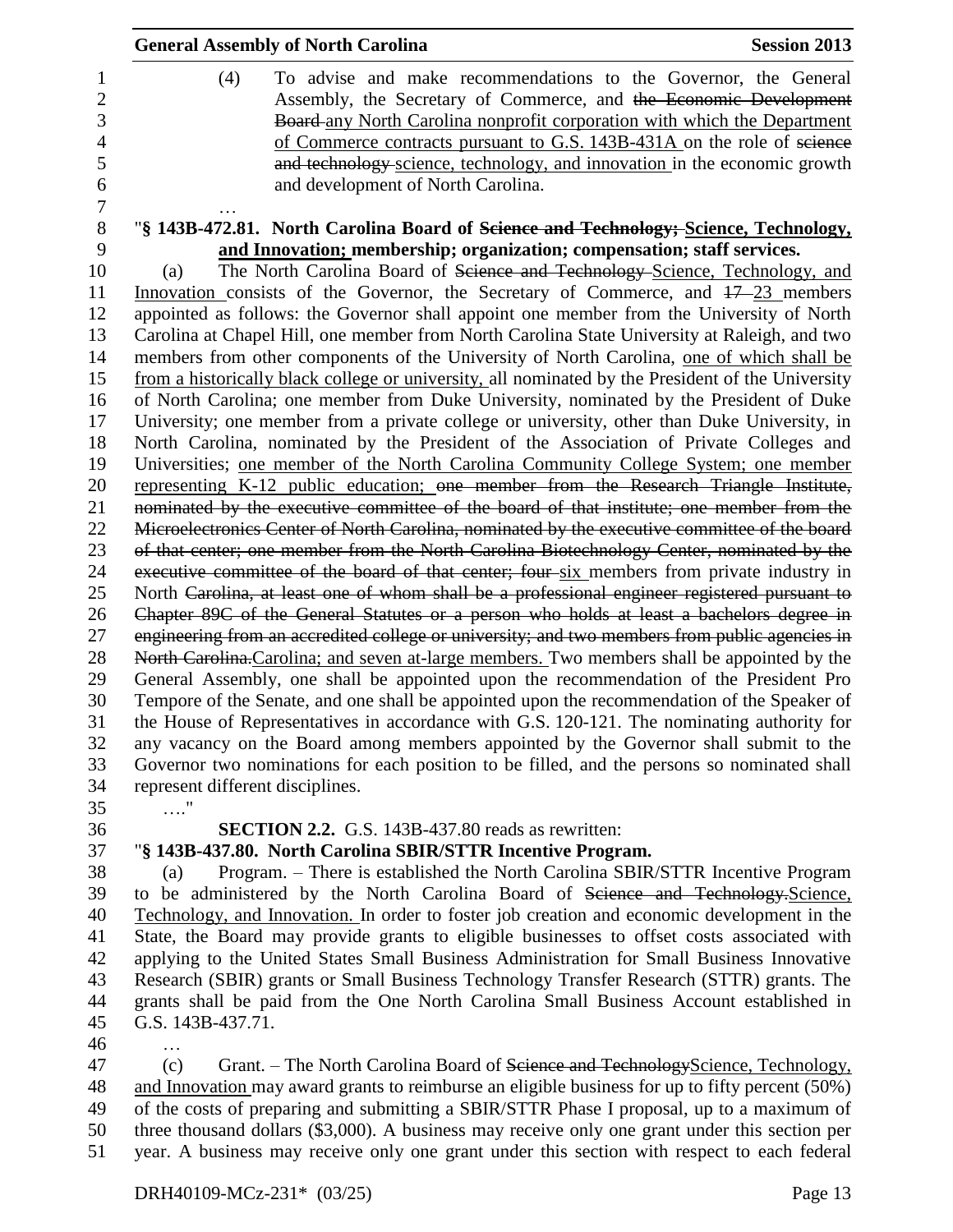|                                     | <b>General Assembly of North Carolina</b><br><b>Session 2013</b>                                                                                                                                                                                                                                  |  |
|-------------------------------------|---------------------------------------------------------------------------------------------------------------------------------------------------------------------------------------------------------------------------------------------------------------------------------------------------|--|
| $\mathbf{1}$<br>$\overline{2}$<br>3 | proposal submission. Costs that may be reimbursed include costs incurred directly related to<br>preparation and submission of the grant such as word processing services, proposal consulting<br>fees, project-related supplies, literature searches, rental of space or equipment related to the |  |
| $\overline{4}$<br>5                 | proposal preparation, and salaries of individuals involved with the preparation of the proposals.<br>Costs that shall not be reimbursed include travel expenses, large equipment purchases, facility                                                                                              |  |
| 6<br>$\tau$<br>$8\,$                | or leasehold improvements, and legal fees.<br>Application. - A business shall apply, under oath, to the North Carolina Board of<br>(d)<br>Science and Technology Science, Technology, and Innovation for a grant under this section on                                                            |  |
| 9<br>10                             | a form prescribed by the Board that includes at least all of the following:                                                                                                                                                                                                                       |  |
| 11                                  | <b>SECTION 2.3.</b> G.S. 143B-437.81 reads as rewritten:                                                                                                                                                                                                                                          |  |
| 12                                  | "§ 143B-437.81. North Carolina SBIR/STTR Matching Funds Program.                                                                                                                                                                                                                                  |  |
| 13                                  | Program. - There is established the North Carolina SBIR/STTR Matching Funds<br>(a)                                                                                                                                                                                                                |  |
| 14                                  | Program to be administered by the North Carolina Board of Science and Technology. Science,                                                                                                                                                                                                        |  |
| 15<br>16                            | Technology, and Innovation. In order to foster job creation and economic development in the<br>State, the Board may provide grants to eligible businesses to match funds received by a                                                                                                            |  |
| 17                                  | business as a SBIR or STTR Phase I award and to encourage businesses to apply for Phase II                                                                                                                                                                                                        |  |
| 18                                  | awards.                                                                                                                                                                                                                                                                                           |  |
| 19                                  |                                                                                                                                                                                                                                                                                                   |  |
| 20                                  | Grant. - The North Carolina Board of Science and Technology Science,<br>(c)                                                                                                                                                                                                                       |  |
| 21                                  | Technology, and Innovation may award grants to match the funds received by a business                                                                                                                                                                                                             |  |
| 22                                  | through a SBIR/STTR Phase I proposal up to a maximum of one hundred thousand dollars                                                                                                                                                                                                              |  |
| 23                                  | (\$100,000). Seventy-five percent (75%) of the total grant shall be remitted to the business upon                                                                                                                                                                                                 |  |
| 24<br>25                            | receipt of the SBIR/STTR Phase I award and application for funds under this section.<br>Twenty-five percent (25%) of the total grant shall be remitted to the business upon submission                                                                                                            |  |
| 26                                  | by the business of the Phase II application to the funding agency and acceptance of the Phase I                                                                                                                                                                                                   |  |
| 27                                  | report by the funding agency. A business may receive only one grant under this section per                                                                                                                                                                                                        |  |
| 28                                  | year. A business may receive only one grant under this section with respect to each federal                                                                                                                                                                                                       |  |
| 29                                  | proposal submission. Over its lifetime, a business may receive a maximum of five awards                                                                                                                                                                                                           |  |
| 30                                  | under this section.                                                                                                                                                                                                                                                                               |  |
| 31                                  | Application. - A business shall apply, under oath, to the North Carolina Board of<br>(d)                                                                                                                                                                                                          |  |
| 32<br>33                            | Science and Technology-Science, Technology, and Innovation for a grant under this section on<br>a form prescribed by the Board that includes at least all of the following:                                                                                                                       |  |
| 34                                  | . 1                                                                                                                                                                                                                                                                                               |  |
| 35                                  |                                                                                                                                                                                                                                                                                                   |  |
| 36                                  | PART III. CREATION OF COLLABORATION FOR PROSPERITY ZONES                                                                                                                                                                                                                                          |  |
| 37                                  | <b>SECTION 3.1.</b> Intent to create Collaboration for Prosperity Zones. - It is the intent                                                                                                                                                                                                       |  |
| 38                                  | of the General Assembly to establish geographically uniform zones in this State to facilitate                                                                                                                                                                                                     |  |
| 39                                  | collaborative and coordinated planning and use of resources, to improve cooperation with other                                                                                                                                                                                                    |  |
| 40<br>41                            | governmental and nonprofit entities at the local and regional level, to facilitate administrative<br>efficiencies within State government, to receive advice on economic development issues by                                                                                                    |  |
| 42                                  | local boards established by a North Carolina nonprofit corporation with which the Department                                                                                                                                                                                                      |  |
| 43                                  | of Commerce contracts, and, to the extent feasible, to establish one-stop sources in each region                                                                                                                                                                                                  |  |
| 44                                  | for citizens and businesses seeking State services at a regional level.                                                                                                                                                                                                                           |  |
| 45                                  | <b>SECTION 3.2.</b> Article 1 of Chapter 143B of the General Statutes is amended by                                                                                                                                                                                                               |  |
| 46                                  | adding a new section to read:                                                                                                                                                                                                                                                                     |  |
| 47                                  | "§ 143B-28.1. Create Collaboration for Prosperity Zones.                                                                                                                                                                                                                                          |  |
| 48<br>49<br>50                      | For purposes of enhanced collaboration and cooperation between governmental agencies,<br>planning, use of resources, and improved efficiency at a regional level, the State is hereby<br>divided into eight permanent zones as follows:                                                           |  |
|                                     |                                                                                                                                                                                                                                                                                                   |  |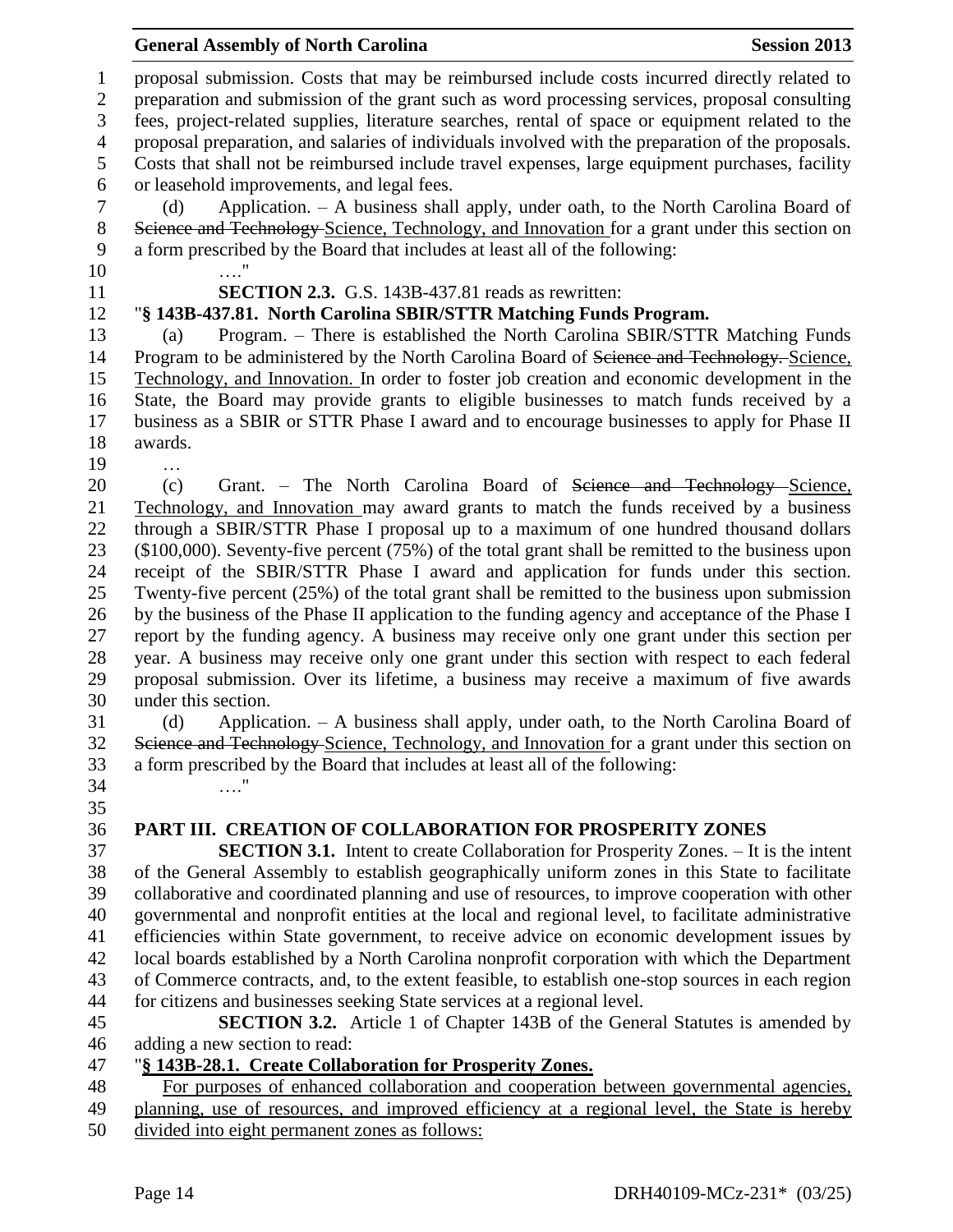|                                                                                                               | <b>General Assembly of North Carolina</b>                                                                                                                                             | <b>Session 2013</b> |  |  |
|---------------------------------------------------------------------------------------------------------------|---------------------------------------------------------------------------------------------------------------------------------------------------------------------------------------|---------------------|--|--|
| <u>(1)</u>                                                                                                    | Western Region, consisting of Buncombe, Cherokee, Clay, Graham,                                                                                                                       |                     |  |  |
|                                                                                                               | Haywood, Henderson, Jackson, Macon, Madison, Polk, Rutherford, Swain,                                                                                                                 |                     |  |  |
|                                                                                                               | and Transylvania Counties.                                                                                                                                                            |                     |  |  |
| (2)                                                                                                           | Northwest Region, consisting of Alleghany, Ashe, Alexander, Avery, Burke,                                                                                                             |                     |  |  |
|                                                                                                               | Caldwell, Catawba, McDowell, Mitchell, Watauga, Wilkes, and Yancey                                                                                                                    |                     |  |  |
|                                                                                                               | Counties.                                                                                                                                                                             |                     |  |  |
| (3)                                                                                                           | Southwest Region, consisting of Anson, Cabarrus, Cleveland, Gaston,                                                                                                                   |                     |  |  |
|                                                                                                               | Iredell, Lincoln, Mecklenburg, Rowan, Stanly, and Union Counties.                                                                                                                     |                     |  |  |
| (4)                                                                                                           | Piedmont-Triad (Central) Region, consisting of Alamance, Caswell,                                                                                                                     |                     |  |  |
|                                                                                                               | Davidson, Davie, Forsyth, Guilford, Randolph, Rockingham, Stokes, Surry,                                                                                                              |                     |  |  |
|                                                                                                               | and Yadkin Counties.                                                                                                                                                                  |                     |  |  |
| (5)                                                                                                           | North Central Region, consisting of Chatham, Durham, Edgecombe,                                                                                                                       |                     |  |  |
|                                                                                                               | Franklin, Granville, Harnett, Johnston, Lee, Nash, Orange, Person, Vance,                                                                                                             |                     |  |  |
|                                                                                                               | Wake, Warren, and Wilson Counties.                                                                                                                                                    |                     |  |  |
| <u>(6)</u>                                                                                                    | Sandhills (South Central) Region, consisting of Bladen, Columbus,                                                                                                                     |                     |  |  |
|                                                                                                               | Cumberland, Hoke, Montgomery, Moore, Richmond, Robeson, Sampson,                                                                                                                      |                     |  |  |
|                                                                                                               | and Scotland Counties.                                                                                                                                                                |                     |  |  |
| <u>(7)</u>                                                                                                    | Northeast Region, consisting of Beaufort, Bertie, Camden, Chowan,                                                                                                                     |                     |  |  |
|                                                                                                               | Currituck, Dare, Gates, Halifax, Hertford, Hyde, Martin, Northampton,                                                                                                                 |                     |  |  |
|                                                                                                               | Pasquotank, Perquimans, Pitt, Tyrrell, and Washington Counties.                                                                                                                       |                     |  |  |
| (8)                                                                                                           | Southeast Region, consisting of Brunswick, Carteret, Craven, Duplin,                                                                                                                  |                     |  |  |
|                                                                                                               | Greene, Jones, Lenoir, New Hanover, Onslow, Pamlico, Pender, and Wayne                                                                                                                |                     |  |  |
|                                                                                                               | Counties."                                                                                                                                                                            |                     |  |  |
|                                                                                                               | <b>SECTION 3.3.</b> Agencies shall, by January 1, 2015, report to the Joint Legislative                                                                                               |                     |  |  |
|                                                                                                               | Commission on Governmental Operations and the Study Commission on Collaboration for<br>Prosperity on how they plan to establish Collaboration for Prosperity Zones as defined by this |                     |  |  |
| act.                                                                                                          |                                                                                                                                                                                       |                     |  |  |
|                                                                                                               | <b>SECTION 3.4.</b> G.S. 115C-65 reads as rewritten:                                                                                                                                  |                     |  |  |
|                                                                                                               | "§ 115C-65. State divided into districts.                                                                                                                                             |                     |  |  |
| The State of North Carolina shall be divided into eight educational districts districts, which                |                                                                                                                                                                                       |                     |  |  |
|                                                                                                               | shall match the composition of the zones set forth in G.S. 143B-28.1 embracing the counties                                                                                           |                     |  |  |
| herein set forth:                                                                                             |                                                                                                                                                                                       |                     |  |  |
|                                                                                                               |                                                                                                                                                                                       |                     |  |  |
|                                                                                                               | <b>FIRST DISTRICT</b>                                                                                                                                                                 |                     |  |  |
|                                                                                                               |                                                                                                                                                                                       |                     |  |  |
|                                                                                                               | Beaufort, Bertie, Camden, Chowan, Currituck, Dare, Gates, Hertford, Hyde, Martin,                                                                                                     |                     |  |  |
|                                                                                                               | Pasquotank, Perquimans, Pitt, Tyrrell, Washington.                                                                                                                                    |                     |  |  |
|                                                                                                               |                                                                                                                                                                                       |                     |  |  |
|                                                                                                               | <b>SECOND DISTRICT</b>                                                                                                                                                                |                     |  |  |
|                                                                                                               |                                                                                                                                                                                       |                     |  |  |
|                                                                                                               | Brunswick, Carteret, Craven, Duplin, Greene, Jones, Lenoir, New Hanover, Onslow,                                                                                                      |                     |  |  |
| Pamlico, Pender, Sampson, Wayne.                                                                              |                                                                                                                                                                                       |                     |  |  |
|                                                                                                               |                                                                                                                                                                                       |                     |  |  |
|                                                                                                               | <b>THIRD DISTRICT</b>                                                                                                                                                                 |                     |  |  |
|                                                                                                               |                                                                                                                                                                                       |                     |  |  |
| Durham, Edgecombe, Franklin, Granville, Halifax, Johnston, Nash, Northampton, Vance,<br>Wake, Warren, Wilson. |                                                                                                                                                                                       |                     |  |  |
|                                                                                                               |                                                                                                                                                                                       |                     |  |  |
|                                                                                                               | <b>FOURTH DISTRICT</b>                                                                                                                                                                |                     |  |  |
|                                                                                                               |                                                                                                                                                                                       |                     |  |  |
|                                                                                                               |                                                                                                                                                                                       |                     |  |  |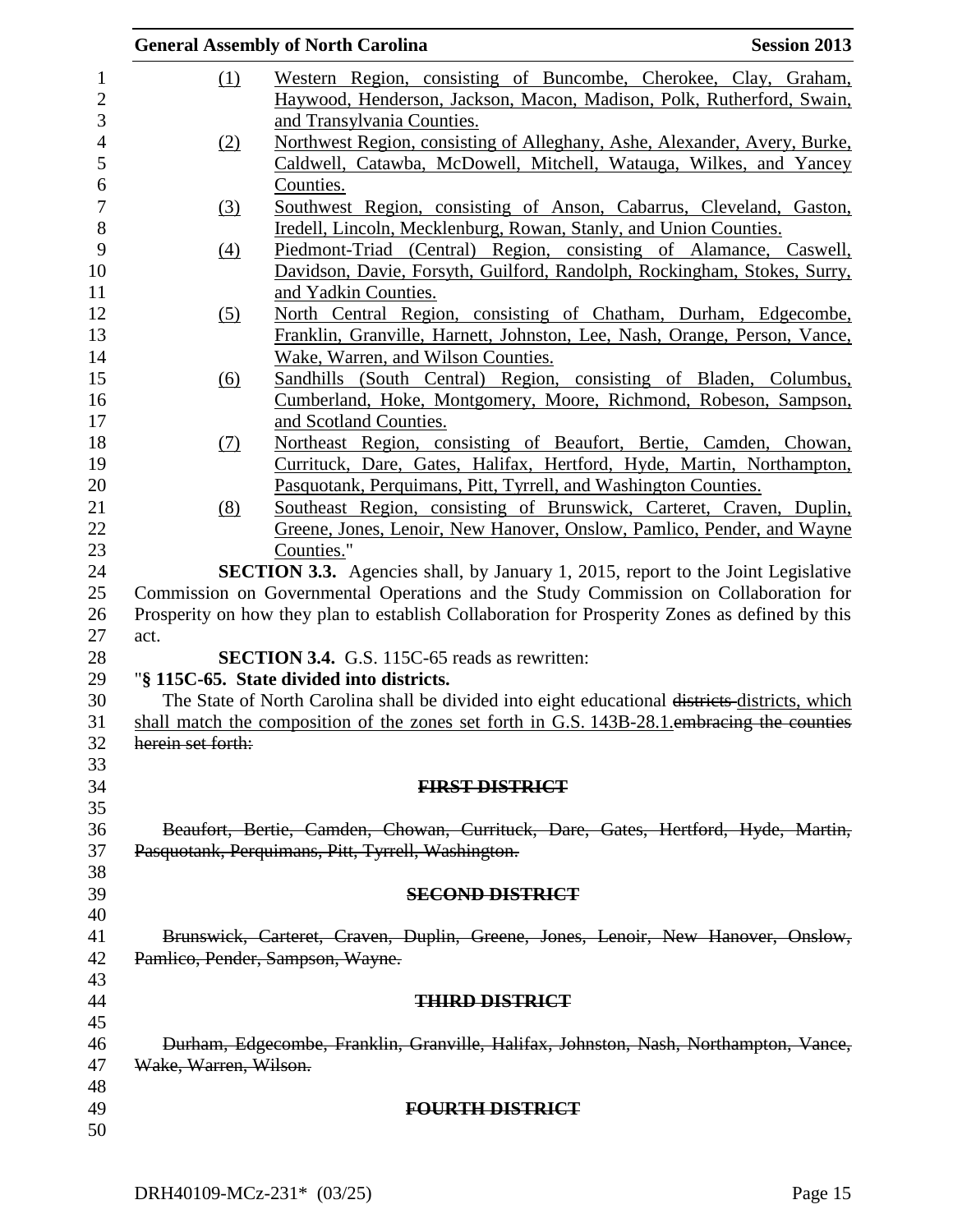| <b>General Assembly of North Carolina</b>                                                                                                                                      | <b>Session 2013</b> |  |  |  |  |
|--------------------------------------------------------------------------------------------------------------------------------------------------------------------------------|---------------------|--|--|--|--|
| Bladen, Columbus, Cumberland, Harnett, Hoke, Lee, Montgomery, Moore, Richmond,<br>Robeson, Scotland.                                                                           |                     |  |  |  |  |
| <b>FIFTH DISTRICT</b>                                                                                                                                                          |                     |  |  |  |  |
| Alamance, Caswell, Chatham, Davidson, Forsyth, Guilford, Orange, Person, Randolph,<br>Rockingham, Stokes.                                                                      |                     |  |  |  |  |
| <b>SIXTH DISTRICT</b>                                                                                                                                                          |                     |  |  |  |  |
| Anson, Cabarrus, Cleveland, Gaston, Lincoln, Mecklenburg, Stanly, Union.                                                                                                       |                     |  |  |  |  |
| <b>SEVENTH DISTRICT</b>                                                                                                                                                        |                     |  |  |  |  |
| Alexander, Alleghany, Ashe, Avery, Burke, Caldwell, Catawba, Davie, Iredell, Rowan,<br>Surry, Watauga, Wilkes, Yadkin.                                                         |                     |  |  |  |  |
| EIGHTH DISTRICT                                                                                                                                                                |                     |  |  |  |  |
|                                                                                                                                                                                |                     |  |  |  |  |
| Buncombe, Cherokee, Clay, Graham, Haywood, Henderson, Jackson, Macon, Madison,<br>McDowell, Mitchell, Polk, Rutherford, Swain, Transylvania, Yancey."                          |                     |  |  |  |  |
| <b>SECTION 3.5.</b> Section 3.4 of this act becomes effective April 1, 2015. Members<br>of the State Board of Education appointed by the Governor and confirmed by the General |                     |  |  |  |  |
| Assembly prior to 2015 with terms ending in 2017, 2019, and 2021 shall be designated as the                                                                                    |                     |  |  |  |  |
| appointees of the following districts for the remainder of the member's current term:                                                                                          |                     |  |  |  |  |
| Western Region: Wayne McDevitt<br>a.                                                                                                                                           |                     |  |  |  |  |
| Southwest Region: Gregory Alcorn<br>$\mathbf{b}$ .                                                                                                                             |                     |  |  |  |  |
| Piedmont Triad (Central) Region: A.L. Collins<br>$\mathbf{c}$ .                                                                                                                |                     |  |  |  |  |
| Sandhills (South Central) Region: Olivia Oxendine<br>$\mathbf{d}$ .                                                                                                            |                     |  |  |  |  |
| Northeast Region: Rebecca Taylor<br>e.                                                                                                                                         |                     |  |  |  |  |
| f.<br>Southeast Region: Reginald Kenan                                                                                                                                         |                     |  |  |  |  |
| The remainder of this Part becomes effective July 1, 2014.                                                                                                                     |                     |  |  |  |  |
|                                                                                                                                                                                |                     |  |  |  |  |
| PART IV. REQUIRE AT LEAST ONE LIAISON IN EACH COLLABORATION FOR                                                                                                                |                     |  |  |  |  |
| <b>PROSPERITY ZONE</b>                                                                                                                                                         |                     |  |  |  |  |
| <b>SECTION 4.1.</b> No later than January 1, 2015, the Departments of Commerce,                                                                                                |                     |  |  |  |  |
| Environment and Natural Resources, and Transportation shall have at least one employee                                                                                         |                     |  |  |  |  |
| physically located in the same office in each of the Collaboration for Prosperity Zones set out                                                                                |                     |  |  |  |  |
| in G.S. 143B-28.1 to serve as that department's liaison with the other departments and with                                                                                    |                     |  |  |  |  |
| local governments, schools and colleges, planning and development bodies, and businesses in                                                                                    |                     |  |  |  |  |
| that zone. The departments shall jointly select the office. For purposes of this Part, the                                                                                     |                     |  |  |  |  |
| Department of Commerce may contract with a North Carolina nonprofit corporation pursuant                                                                                       |                     |  |  |  |  |
| to G.S. 143B-431A, as enacted by this act, to fulfill the departmental liaison requirements for                                                                                |                     |  |  |  |  |
| each office in each of the Collaboration for Prosperity Zones.<br>No later than January 1, 2015, the Community Colleges System Office shall                                    |                     |  |  |  |  |
| designate at least one representative from a community college or from the Community                                                                                           |                     |  |  |  |  |
| Colleges System Office to serve as a liaison in each Collaboration for Prosperity Zone for the                                                                                 |                     |  |  |  |  |
| community college system, the community colleges in the zone, and other educational agencies                                                                                   |                     |  |  |  |  |
| and schools within the zone. A liaison may be from a business center located in a community                                                                                    |                     |  |  |  |  |
| college. These liaisons are not required to be collocated with the liaisons from the Departments                                                                               |                     |  |  |  |  |
| of Commerce, Environment and Natural Resources, and Transportation.                                                                                                            |                     |  |  |  |  |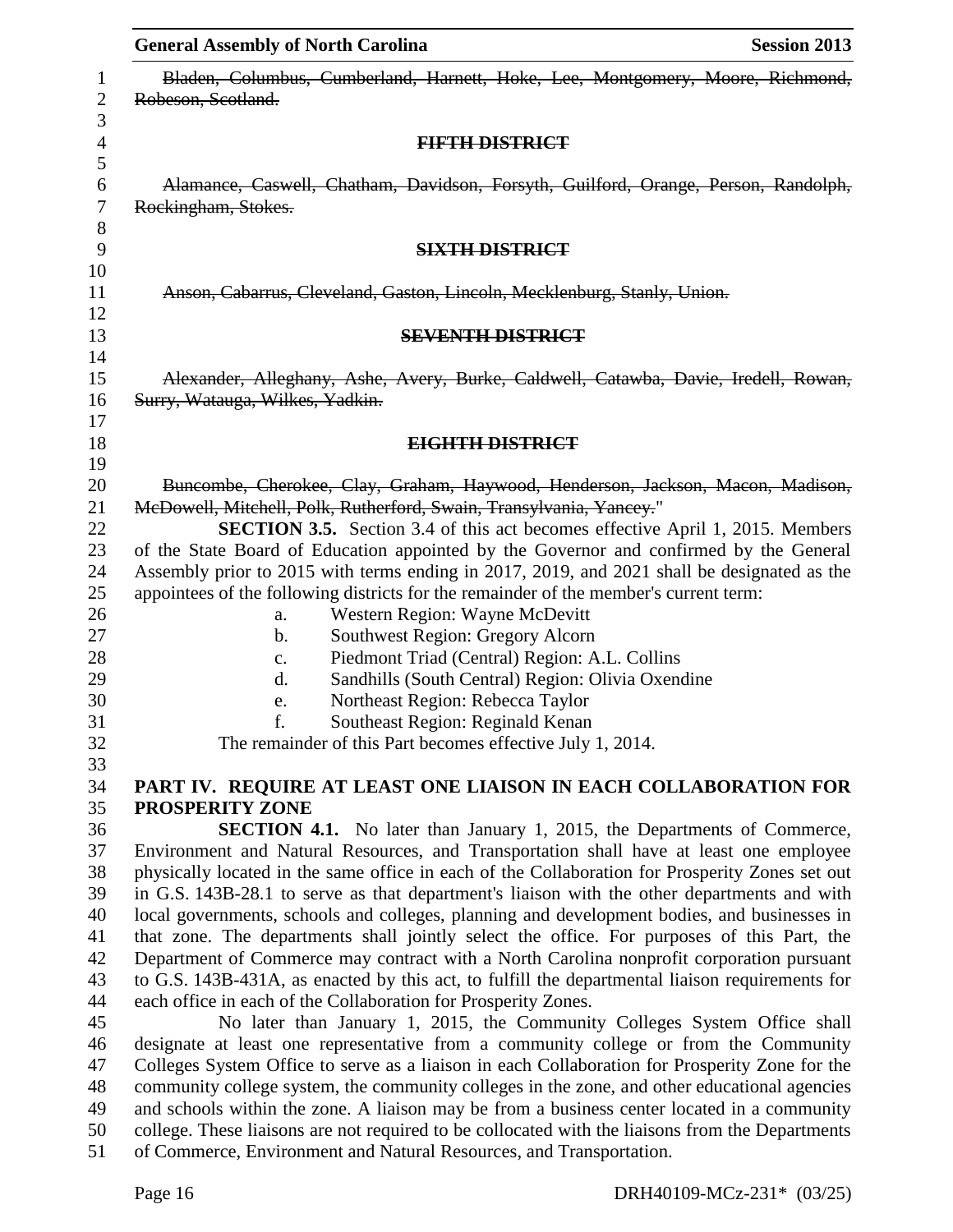## **General Assembly of North Carolina Session 2013**

 No later than January 1, 2015, the State Board of Education shall designate at least one representative from a local school administrative unit or from the Department of Public Instruction to serve as a liaison in each Collaboration for Prosperity Zone for the local school administrative units and other public schools within the zone. These liaisons are not required to be collocated with the liaisons from the Departments of Commerce, Environment and Natural Resources, and Transportation.

 **SECTION 4.2.** In addition to other related tasks assigned by their respective agencies, liaisons in each Collaboration for Prosperity Zone shall work to enhance collaboration and cooperation between their departments and other State agencies, local governmental agencies, and other regional public and nonprofit entities. The liaisons from the Departments of Environment and Natural Resources and Transportation shall work to consolidate and simplify the process for citizens and businesses seeking permits from their respective agencies. The liaisons from the Department of Commerce shall be used to support local economic development efforts, to coordinate such efforts, and to coordinate the Department of Commerce's activities within each Collaboration for Prosperity Zone. The liaisons from the community college system and local school administrative units shall work closely with the Department of Commerce and other State and local governmental agencies and local businesses in the zone to promote job development through career technical education.

 **SECTION 4.3.(a)** The Departments of Transportation and Environment and Natural Resources shall jointly report to the Office of State Budget and Management, the Joint Legislative Commission on Governmental Operations, the Joint Legislative Transportation Oversight Committee, the Environmental Review Commission, and the Study Commission on Interagency Collaboration for Prosperity, as follows:

- 
- 

 (1) No later than January 1, 2015, on the establishment of collocated liaisons within each Collaboration for Prosperity Zone and a description of the activities the liaisons have been assigned to perform.

 (2) No later than April 1, 2015, on the activities of the liaisons, specifically any activities undertaken that resulted in enhanced collaboration and coordination with the other Department and with other governmental agencies, improved administrative efficiencies, and any steps taken to make services to citizens and businesses within each zone more efficient, economical, and user-friendly.

 **SECTION 4.3.(b)** The Community Colleges System Office and the State Board of Education shall each report to the Office of State Budget and Management, the Joint Legislative Commission on Governmental Operations, the Joint Legislative Education Oversight Committee, and the Study Commission on Interagency Collaboration for Prosperity, as follows:

- 
- (1) No later than January 1, 2015, on the establishment of liaisons within each Collaboration for Prosperity Zone and a description of the activities the liaisons have been assigned to perform.
- 

 (2) No later than April 1, 2015, on the activities of the liaisons, specifically any activities undertaken that resulted in enhanced collaboration and coordination with other governmental agencies, improved planning on use of educational resources, and improved administrative efficiencies.

 **SECTION 4.3.(c)** The Department of Commerce shall include in its first report under G.S. 143B-431(c1), as enacted by this act, a report on the establishment and activities of its liaisons in each Collaboration for Prosperity Zone. The Department of Commerce shall send a copy of this report to the Office of State Budget and Management and to the Study Commission on Interagency Collaboration for Prosperity.

 **SECTION 4.4.** The Departments of Commerce, Environment and Natural Resources, and Transportation, the Community Colleges System Office, and the State Board of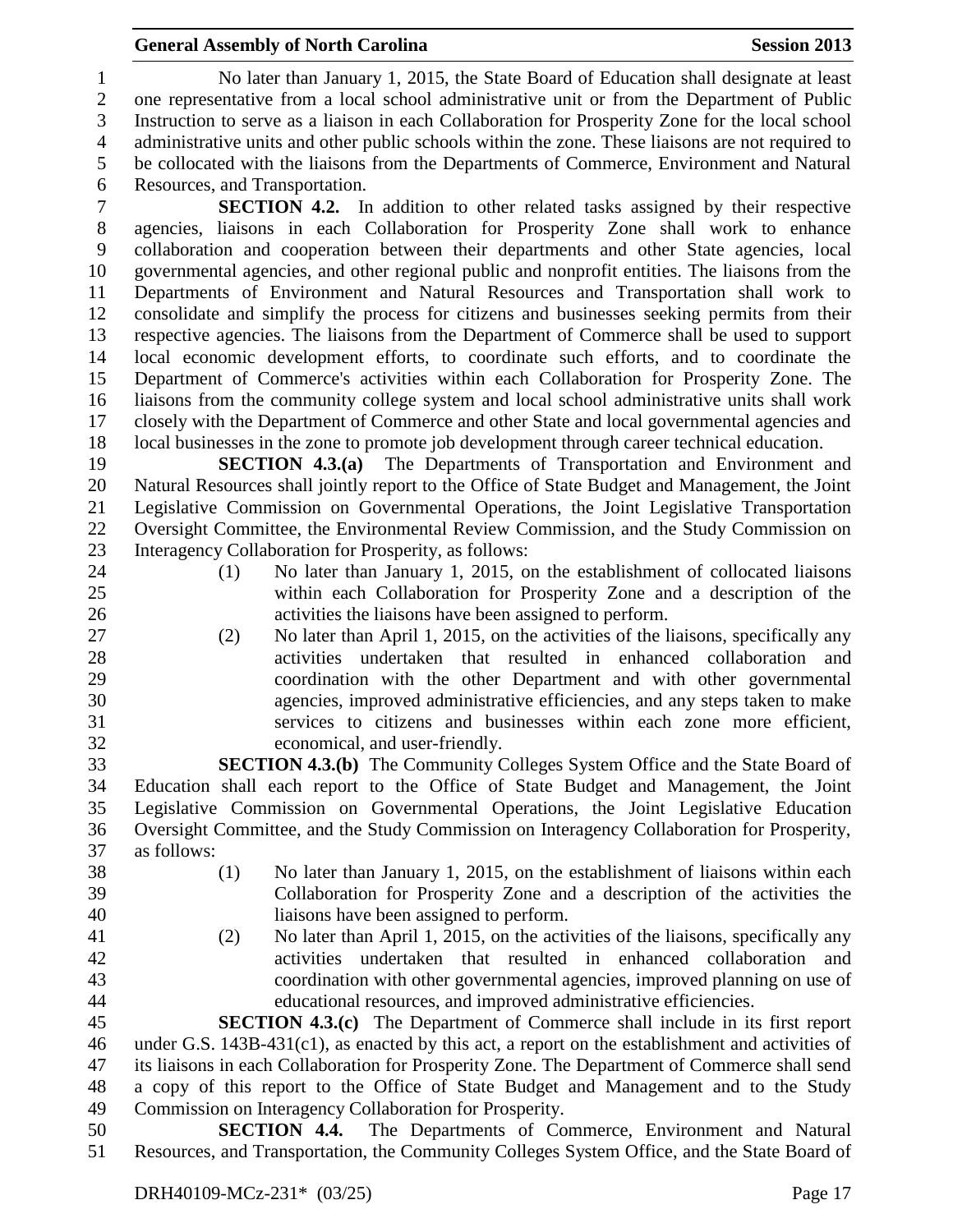Education shall use funds available to carry out the requirements of this section. Nothing in this act shall be construed as an authorization for payment of additional compensation for persons serving as liaisons.

**SECTION 4.5.** This Part becomes effective July 1, 2014, and expires July 1, 2018.

## **PART V. STUDY COMMISSION ON INTERAGENCY COLLABORATION FOR PROSPERITY**

 **SECTION 5.1.(a)** Creation of Commission. – The Study Commission on Interagency Collaboration for Prosperity is established in the General Assembly.

 **SECTION 5.1.(b)** Membership. – The Study Commission on Interagency Collaboration for Prosperity shall consist of eight members, four members of the Senate appointed by the President Pro Tempore of the Senate and four members of the House of Representatives appointed by the Speaker of the House of Representatives.

**SECTION 5.1.(c)** Cochairs; Vacancies; Quorum. – The Study Commission on Interagency Collaboration for Prosperity shall have two cochairs, one designated by the President Pro Tempore of the Senate and one designated by the Speaker of the House of Representatives from among their respective appointees. The Commission shall meet upon the call of the cochairs. Any vacancy on the Commission shall be filled by the original appointing authority. A majority of the members of the Commission constitutes a quorum.

 **SECTION 5.1.(d)** Compensation; Administration. – Members of the Study Commission on Interagency Collaboration for Prosperity shall receive per diem, subsistence, and travel allowances in accordance with G.S. 120-3.1. The Commission, while in the discharge of its official duties, may exercise all powers provided for under G.S. 120-19 and G.S. 120-19.1 through G.S. 120-19.4. The Commission may meet in the Legislative Building or the Legislative Office Building.

 With approval of the Legislative Services Commission, the Legislative Services Officer shall assign professional staff to assist the Study Commission on Interagency Collaboration for Prosperity in its work. The House of Representatives' and the Senate's Directors of Legislative Assistants shall assign clerical staff to the Study Commission on Interagency Collaboration for Prosperity, and the expenses relating to the clerical employees shall be borne by the Commission. The Study Commission on Interagency Collaboration for Prosperity may contract for professional, clerical, or consultant services, as provided by G.S. 120-32.02.

 **SECTION 5.2.(a)** Duties. – The Study Commission on Interagency Collaboration for Prosperity shall review the reports submitted by the Departments of Commerce, Environment and Natural Resources, and Transportation, the Community Colleges System Office, and the State Board of Education pursuant to Part IV of this act and any other information the Commission deems relevant. The Commission may also study and recommend to the 2015 Regular Session of the General Assembly legislation on the following topics:

- 
- 
- (1) Enhancing collaboration and cooperation between State and other governmental agencies in order to streamline and improve services to citizens and businesses, to make such services more user-friendly, and to implement collaborative and cooperative interagency measures to enhance access to services.
- (2) Reducing barriers faced by citizens and businesses in accessing services that are unnecessarily caused by agency specialization (which may produce a "silo mentality").
- (3) Additional recommendations regarding liaison personnel, including expanding the requirement to other State departments.